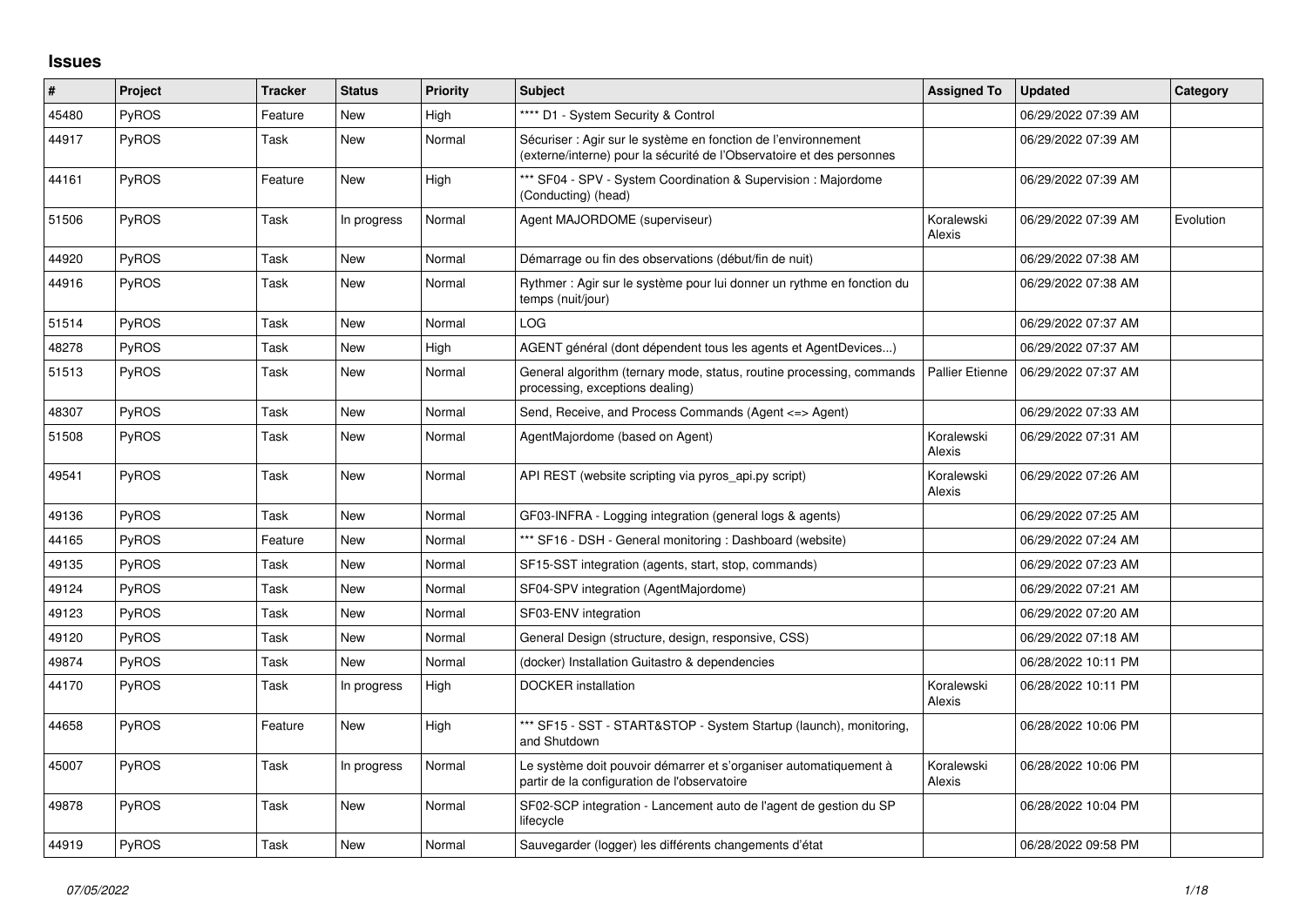| #     | Project      | <b>Tracker</b> | <b>Status</b> | <b>Priority</b> | <b>Subject</b>                                                                                                                          | <b>Assigned To</b>   | <b>Updated</b>      | Category |
|-------|--------------|----------------|---------------|-----------------|-----------------------------------------------------------------------------------------------------------------------------------------|----------------------|---------------------|----------|
| 44918 | PyROS        | Task           | New           | Normal          | Optimiser : Agir sur le système en fonction des conditions d'observation<br>pour n'observer que quand la qualité du ciel est suffisante |                      | 06/28/2022 09:58 PM |          |
| 44915 | PyROS        | Task           | New           | Normal          | Changer le mode du système : passer en mode manuel (maintenance)<br>ou automatique                                                      |                      | 06/28/2022 09:57 PM |          |
| 44914 | PyROS        | Task           | New           | Normal          | (re-)Démarrer, mettre en Pause, ou Stopper tout ou partie du système                                                                    |                      | 06/28/2022 09:56 PM |          |
| 49152 | <b>PyROS</b> | Task           | New           | Normal          | RUN/EXEC - Start & Stop software (et Agents)                                                                                            |                      | 05/24/2022 02:55 PM |          |
| 49149 | PyROS        | Task           | New           | High            | SCRIPT RUN (PYROS/pyros.py) (uniquement pour la partie execution)                                                                       |                      | 05/24/2022 02:55 PM |          |
| 44159 | <b>PyROS</b> | Feature        | New           | Normal          | *** SF03 - ENV - Environment Monitoring (int/ext, observatory &<br>weather)                                                             |                      | 05/05/2022 09:54 AM |          |
| 44907 | PyROS        | Task           | New           | Normal          | Show Weather & Observatory monitored data (in a convenient way)                                                                         |                      | 05/05/2022 09:53 AM |          |
| 45481 | <b>PyROS</b> | Feature        | New           | Normal          | **** D2 - Users & Programs                                                                                                              |                      | 03/29/2022 09:17 AM |          |
| 44892 | PyROS        | Task           | New           | Normal          | SPs view (list & 1)                                                                                                                     |                      | 03/29/2022 09:17 AM |          |
| 44890 | PyROS        | Task           | <b>New</b>    | Normal          | SP CRUD                                                                                                                                 |                      | 03/29/2022 09:17 AM |          |
| 44154 | PyROS        | Feature        | In progress   | Normal          | *** SF02 - SCP - Scientific Programs Management                                                                                         |                      | 03/29/2022 09:17 AM |          |
| 49994 | PyROS        | Task           | In progress   | Normal          | SP export (list & 1)                                                                                                                    | Koralewski<br>Alexis | 03/29/2022 09:17 AM |          |
| 44835 | PyROS        | Task           | New           | Normal          | (F01) CRUD (utilisateur)                                                                                                                |                      | 03/29/2022 09:14 AM |          |
| 44150 | PyROS        | Feature        | In progress   | Normal          | *** SF01 - USR - Users, Roles, and Authorizations Management                                                                            |                      | 03/29/2022 09:14 AM |          |
| 45550 | <b>PyROS</b> | Task           | New           | Normal          | <b>Users View &amp; Export</b>                                                                                                          | Koralewski<br>Alexis | 03/29/2022 09:14 AM |          |
| 44721 | PyROS        | Feature        | New           | Normal          | *** GF4 - QUAL - Quality & Tests - High level tests (integration &<br>functional), plan tests, validation des exigences (qualif)        |                      | 03/16/2022 04:55 PM |          |
| 45485 | PyROS        | Feature        | New           | High            | **** D0 - GENERAL, ADMINISTRATIVE & TECHNICAL                                                                                           |                      | 03/16/2022 04:53 PM |          |
| 49890 | PyROS        | Task           | New           | Normal          | Global Start & Stop (safe)                                                                                                              |                      | 03/16/2022 04:52 PM |          |
| 44659 | PyROS        | Feature        | New           | Normal          | *** GF3 - INFRA - Hardware, Operating System, Network, Security &<br>Safety                                                             |                      | 03/16/2022 04:51 PM |          |
| 49889 | <b>PyROS</b> | Task           | New           | Normal          | Backup                                                                                                                                  |                      | 03/16/2022 04:49 PM |          |
| 49888 | PyROS        | Task           | New           | Normal          | Firewall                                                                                                                                |                      | 03/16/2022 04:48 PM |          |
| 49887 | PyROS        | Task           | New           | Normal          | Hardware                                                                                                                                |                      | 03/16/2022 04:47 PM |          |
| 49886 | PyROS        | Task           | New           | Normal          | System watch (Nagios, )                                                                                                                 |                      | 03/16/2022 04:47 PM |          |
| 49885 | PyROS        | Task           | New           | Normal          | Network                                                                                                                                 |                      | 03/16/2022 04:46 PM |          |
| 48279 | PyROS        | Task           | New           | Normal          | General LOGGING (fichiers texte, écran en mode debug)                                                                                   |                      | 03/16/2022 04:45 PM |          |
| 45153 | PyROS        | Story          | New           | Normal          | REQ-051 Sécurité des systèmes informatique (SSI)                                                                                        |                      | 03/16/2022 04:44 PM |          |
| 45126 | PyROS        | Story          | New           | Normal          | REQ-048 sauvegarde des données brutes                                                                                                   |                      | 03/16/2022 04:43 PM |          |
| 45154 | PyROS        | Story          | New           | Normal          | REQ-070 SSI_010 Spécifications techniques SSI                                                                                           |                      | 03/16/2022 04:42 PM |          |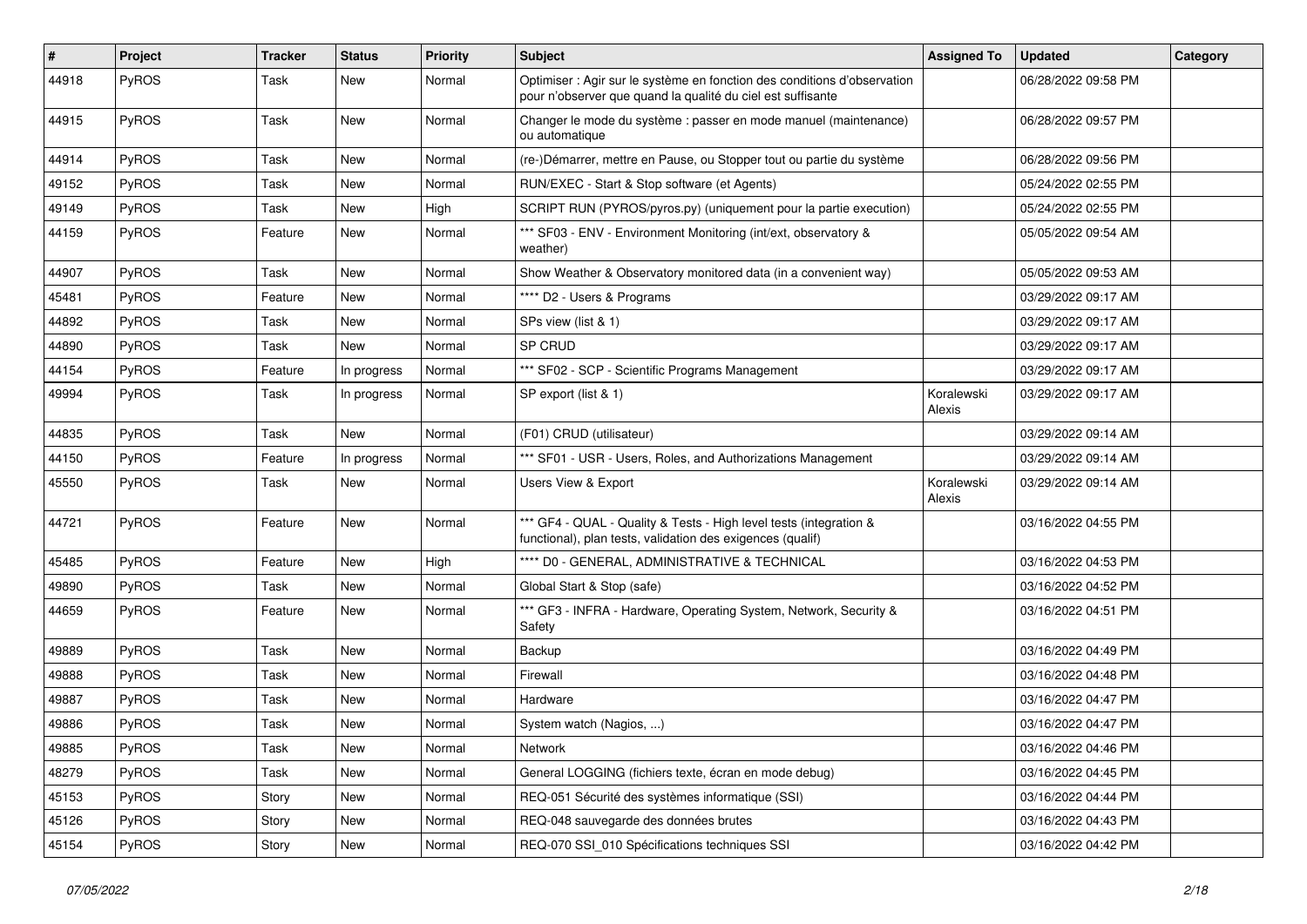| #     | Project      | <b>Tracker</b> | <b>Status</b> | <b>Priority</b> | <b>Subject</b>                                                                                                     | <b>Assigned To</b> | <b>Updated</b>      | Category |
|-------|--------------|----------------|---------------|-----------------|--------------------------------------------------------------------------------------------------------------------|--------------------|---------------------|----------|
| 45135 | PyROS        | Story          | <b>New</b>    | Normal          | REQ-050 SURETE_260 Système informatique (SSI)                                                                      |                    | 03/16/2022 04:42 PM |          |
| 45130 | PyROS        | Story          | New           | Normal          | REQ-047 SURETE_240 Sauvegarde des données brutes                                                                   |                    | 03/16/2022 04:42 PM |          |
| 45129 | <b>PyROS</b> | Story          | New           | Normal          | REQ-046 SURETE 210 Arrêt du système en cas de condition<br>météorologiques défavorables                            |                    | 03/16/2022 04:42 PM |          |
| 45128 | PyROS        | Story          | <b>New</b>    | Normal          | REQ-045 SECURITE_200 Système d'alerte                                                                              |                    | 03/16/2022 04:42 PM |          |
| 45103 | <b>PyROS</b> | Story          | New           | Normal          | REQ-033 SURETE_050 Prise en compte de la météo                                                                     |                    | 03/16/2022 04:42 PM |          |
| 45101 | PyROS        | Story          | <b>New</b>    | Normal          | REQ-034 SURETE_080 Coupure électrique                                                                              |                    | 03/16/2022 04:42 PM |          |
| 45184 | PyROS        | Story          | New           | Normal          | REQ-111 Mise en sécurité automatique en cas de cyclone                                                             |                    | 03/16/2022 04:38 PM |          |
| 45183 | PyROS        | Story          | New           | Normal          | REQ-110 Arrêt et redémarrage automatique en cas de coupure<br>électrique                                           |                    | 03/16/2022 04:38 PM |          |
| 45175 | PyROS        | Story          | New           | Normal          | REQ-102 Surveillance et sécurisation de la BD                                                                      |                    | 03/16/2022 04:38 PM |          |
| 44814 | PyROS        | Story          | New           | Normal          | REQ-101 Logs                                                                                                       |                    | 03/16/2022 04:38 PM |          |
| 44811 | PyROS        | Story          | <b>New</b>    | Normal          | *** REQ-100 FROM CCTP TAROT-NC & MEETINGS                                                                          |                    | 03/16/2022 04:38 PM |          |
| 45131 | PyROS        | Story          | New           | Normal          | REQ-049 SURETE 250 Transfert des données                                                                           |                    | 03/16/2022 04:16 PM |          |
| 45483 | PyROS        | Feature        | <b>New</b>    | High            | **** D4 - Images production (L0)                                                                                   |                    | 03/16/2022 07:28 AM |          |
| 44163 | PyROS        | Feature        | New           | Normal          | *** SF09 - CMC - Command Control - Telescope & Instruments Control<br>& Monitoring (DeviceController, AgentDevice) |                    | 03/16/2022 07:28 AM |          |
| 49876 | PyROS        | Task           | New           | Normal          | Guitastro integration                                                                                              |                    | 03/16/2022 07:28 AM |          |
| 49875 | PyROS        | Task           | <b>New</b>    | Normal          | (classic) Installation Guitastro & dependencies                                                                    |                    | 03/16/2022 07:27 AM |          |
| 48271 | PyROS        | Task           | New           | High            | CLASSIC installation (with venv)                                                                                   |                    | 03/16/2022 07:27 AM |          |
| 44168 | PyROS        | Task           | New           | High            | (GF2) INSTALL & DEPLOY                                                                                             |                    | 03/16/2022 07:27 AM |          |
| 44148 | PyROS        | Feature        | New           | High            | *** GF2 - INST - Config, Install, udpate, deploy (IRAP, CNES, TAROT)                                               |                    | 03/16/2022 07:27 AM |          |
| 45552 | PyROS        | Task           | New           | Normal          | General configuration integration                                                                                  |                    | 03/15/2022 11:15 PM |          |
| 49871 | PyROS        | Task           | New           | Normal          | Config par défaut (à définir)                                                                                      |                    | 03/15/2022 11:11 PM |          |
| 49210 | PyROS        | Task           | New           | Normal          | <b>CONFIGURATION GENERALE</b>                                                                                      |                    | 03/15/2022 11:11 PM |          |
| 49870 | PyROS        | Task           | New           | Normal          | Config générale : logo, pagination, couleurs, options générales, options<br>par feature,                           |                    | 03/15/2022 11:11 PM |          |
| 49872 | PyROS        | Task           | New           | Normal          | Restauration de la config par défaut                                                                               |                    | 03/15/2022 11:10 PM |          |
| 49125 | PyROS        | Task           | New           | Normal          | SF05-SEQ integration                                                                                               |                    | 03/15/2022 11:03 PM |          |
| 44661 | PyROS        | Feature        | New           | Normal          | *** SF13 - IAF - Images Fetching (quicklook & download)                                                            |                    | 03/15/2022 04:49 PM |          |
| 44164 | PyROS        | Feature        | New           | Normal          | *** SF12 - IAN - Images Analysis (Triton)                                                                          |                    | 03/15/2022 04:48 PM |          |
| 44584 | PyROS        | Feature        | New           | Normal          | *** SF10 - CAL - Calibration (Dark/Bias/Flat)                                                                      |                    | 03/15/2022 04:48 PM |          |
| 44162 | PyROS        | Feature        | New           | High            | *** SF08 - EXE (SOX) - Observation Sequence (SO) eXecution                                                         |                    | 03/15/2022 04:46 PM |          |
| 44160 | PyROS        | Feature        | New           | Normal          | *** SF07 - PLN - Observation Sequences Planning & Scheduling                                                       |                    | 03/15/2022 04:46 PM |          |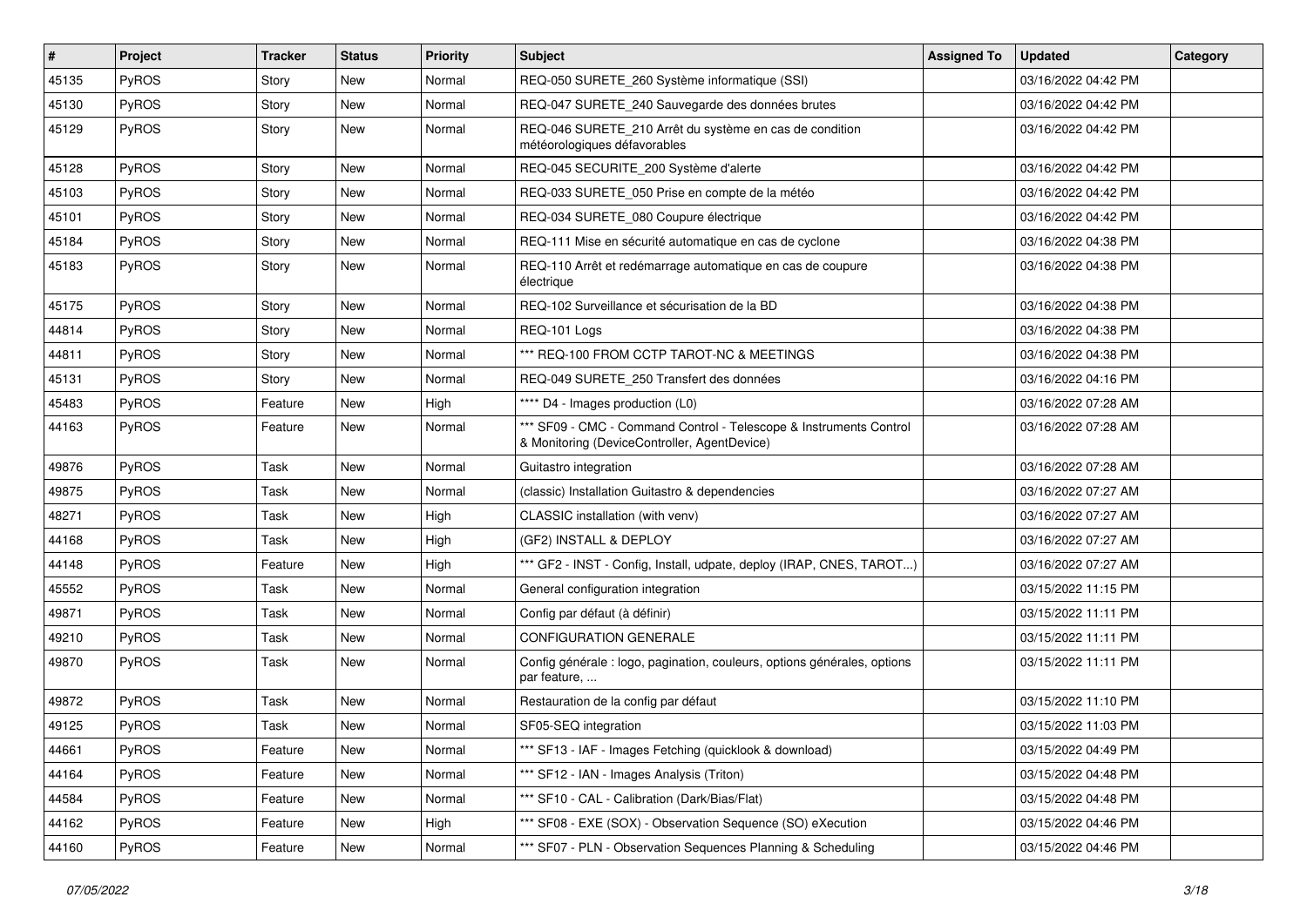| $\pmb{\sharp}$ | Project      | <b>Tracker</b> | <b>Status</b> | <b>Priority</b> | <b>Subject</b>                                                                                                      | <b>Assigned To</b>     | <b>Updated</b>      | Category |
|----------------|--------------|----------------|---------------|-----------------|---------------------------------------------------------------------------------------------------------------------|------------------------|---------------------|----------|
| 44158          | PyROS        | Feature        | <b>New</b>    | Normal          | *** SF06 - ALR - Alerts Management                                                                                  |                        | 03/15/2022 04:46 PM |          |
| 44514          | PyROS        | Feature        | <b>New</b>    | Normal          | *** SF11 - IPC - Images Processing (Grenouille)                                                                     | Klotz Alain            | 03/15/2022 04:44 PM |          |
| 44166          | PyROS        | Task           | New           | High            | (GF1) DOCUMENTATION                                                                                                 |                        | 03/04/2022 11:57 AM |          |
| 44343          | <b>PyROS</b> | Task           | In progress   | High            | DOC TECHNIQUE (API) - Mettre en place une doc technique générée<br>automatiquement à partir du code source (Sphinx) | <b>Pallier Etienne</b> | 03/04/2022 11:57 AM |          |
| 44389          | PyROS        | Task           | <b>New</b>    | High            | (GF1) PROJECT MANAGEMENT (REDMINE FORGE) : Features,<br>tasks, gantt, kanban                                        |                        | 03/04/2022 11:56 AM |          |
| 49546          | PyROS        | Task           | In progress   | Normal          | Documentation (pyros_api)                                                                                           | Koralewski<br>Alexis   | 02/24/2022 02:33 PM |          |
| 49545          | <b>PyROS</b> | Task           | In progress   | Normal          | Script development (pyros_api)                                                                                      | Koralewski<br>Alexis   | 02/24/2022 02:33 PM |          |
| 49543          | PyROS        | Task           | <b>New</b>    | Normal          | Users View (list & 1)                                                                                               |                        | 02/23/2022 06:06 PM |          |
| 48270          | <b>PyROS</b> | Task           | New           | Normal          | SCRIPT INSTALL/UPDATE (PYROS/pyros.py) (uniquement pour la<br>partie install & update)                              |                        | 02/23/2022 05:57 PM |          |
| 49250          | PyROS        | Task           | <b>New</b>    | Normal          | <b>CREATE/UPDATE Sequence</b>                                                                                       |                        | 02/23/2022 12:02 PM |          |
| 44932          | PyROS        | Task           | <b>New</b>    | Normal          | CREATE a Sequence (must be attached to a valid SP)                                                                  |                        | 02/23/2022 12:02 PM |          |
| 49258          | PyROS        | Task           | In progress   | Normal          | from IMPORT (upload) Seq (from yaml file)                                                                           | Koralewski<br>Alexis   | 02/23/2022 12:02 PM |          |
| 47447          | PyROS        | Task           | <b>New</b>    | Normal          | (F05) ACTIONS (CRUD), VIEWS, and AUTHORIZATIONS                                                                     |                        | 02/23/2022 10:45 AM |          |
| 48259          | <b>PyROS</b> | Task           | In progress   | Normal          | EXPORT (Download) as a text file (YAML)                                                                             | Koralewski<br>Alexis   | 02/23/2022 10:45 AM |          |
| 44153          | PyROS        | Feature        | <b>New</b>    | Normal          | *** SF05 - SEQ - Observation Sequences Management                                                                   | Koralewski<br>Alexis   | 02/23/2022 10:45 AM |          |
| 45181          | PyROS        | Story          | <b>New</b>    | Normal          | REQ-108 Pouvoir déposer dans différents systèmes de coordonnées                                                     |                        | 02/22/2022 04:38 PM |          |
| 44930          | PyROS        | Task           | <b>New</b>    | Normal          | (F05) TESTS & REQUIREMENTS to validate this feature                                                                 | Koralewski<br>Alexis   | 02/22/2022 03:01 PM |          |
| 45482          | PyROS        | Feature        | New           | High            | **** D3 - Sequences submission & plannig                                                                            |                        | 02/22/2022 03:01 PM |          |
| 49251          | PyROS        | Task           | <b>New</b>    | Normal          | Test                                                                                                                | Koralewski<br>Alexis   | 02/22/2022 02:59 PM |          |
| 44940          | <b>PyROS</b> | Task           | In progress   | Normal          | <b>UPDATE a Sequence</b>                                                                                            | Koralewski<br>Alexis   | 02/22/2022 02:59 PM |          |
| 49478          | PyROS        | Task           | <b>New</b>    | Normal          | Test                                                                                                                | Koralewski<br>Alexis   | 02/22/2022 12:25 PM |          |
| 48250          | PyROS        | Task           | In progress   | Normal          | <b>DELETE</b>                                                                                                       | Koralewski<br>Alexis   | 02/21/2022 03:38 PM |          |
| 49253          | PyROS        | Task           | <b>New</b>    | Normal          | READ 1 & list                                                                                                       |                        | 02/21/2022 03:21 PM |          |
| 49252          | PyROS        | Task           | <b>New</b>    | Normal          | <b>WEB FORM</b>                                                                                                     |                        | 02/17/2022 01:59 PM |          |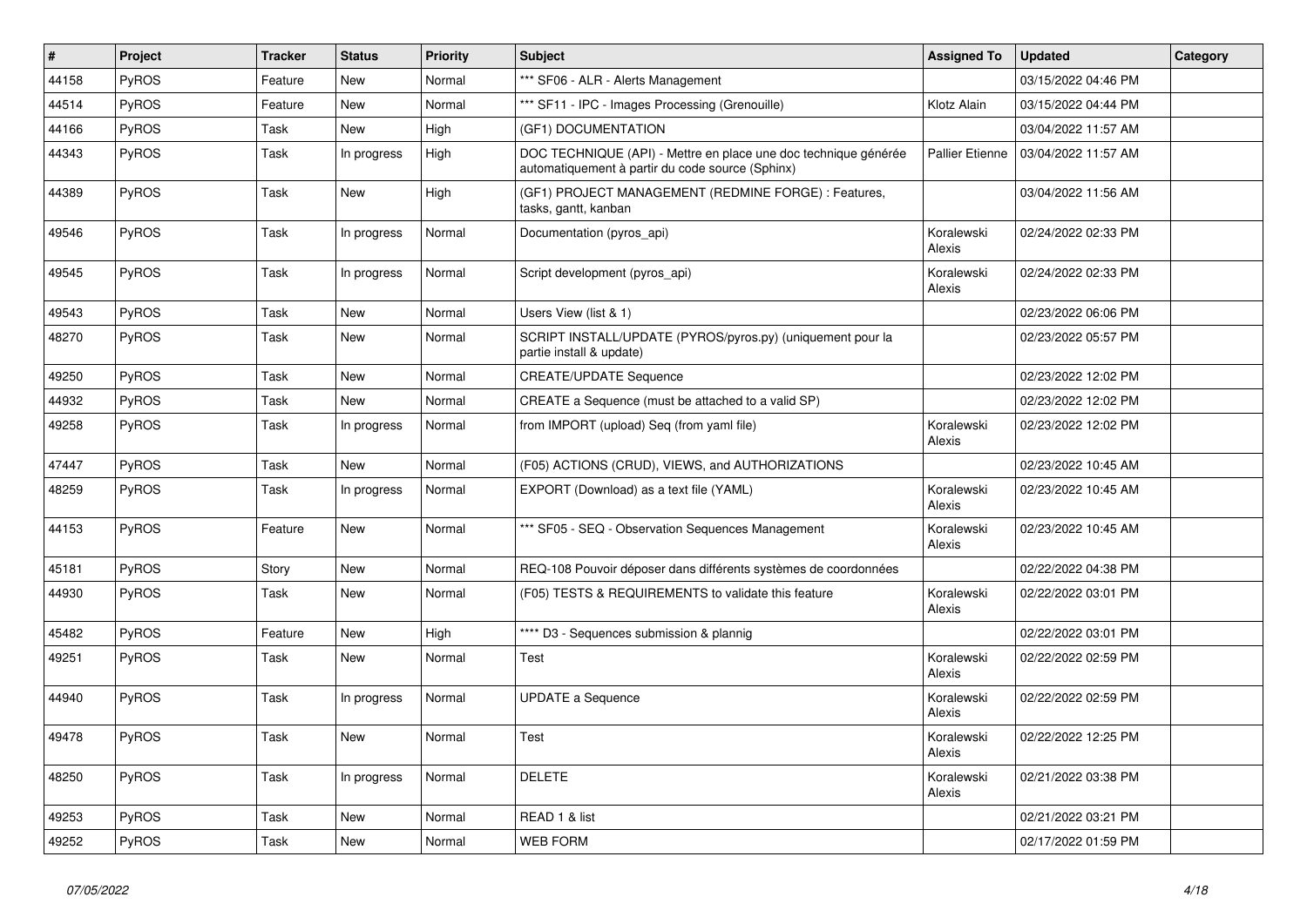| #     | Project      | <b>Tracker</b> | <b>Status</b> | <b>Priority</b> | <b>Subject</b>                                                                              | <b>Assigned To</b>   | <b>Updated</b>      | Category |
|-------|--------------|----------------|---------------|-----------------|---------------------------------------------------------------------------------------------|----------------------|---------------------|----------|
| 49272 | <b>PyROS</b> | Task           | In progress   | Normal          | <b>Tooltips</b>                                                                             | Koralewski<br>Alexis | 02/17/2022 01:59 PM |          |
| 49262 | <b>PyROS</b> | Task           | In progress   | Normal          | Sequence Validation                                                                         |                      | 02/03/2022 02:50 PM |          |
| 49162 | PyROS        | Task           | New           | Normal          | Check sequence validity                                                                     | Klotz Alain          | 02/03/2022 10:23 AM |          |
| 44939 | <b>PyROS</b> | Task           | New           | Normal          | SUBMIT a Seq to planning (status => "submitted")                                            | Koralewski<br>Alexis | 02/03/2022 10:23 AM |          |
| 44928 | <b>PyROS</b> | Task           | New           | Normal          | (F05) ENTITIES definition (doc spec) & implementation (DB)                                  | Koralewski<br>Alexis | 02/03/2022 10:13 AM |          |
| 44945 | <b>PyROS</b> | Task           | New           | Normal          | (READ 1) Sequence detailed view                                                             |                      | 02/03/2022 09:45 AM |          |
| 49249 | PyROS        | Task           | In progress   | Normal          | General Menu for this feature                                                               |                      | 02/03/2022 09:39 AM |          |
| 44947 | <b>PyROS</b> | Task           | In progress   | Normal          | Sequence                                                                                    | Koralewski<br>Alexis | 02/03/2022 09:35 AM |          |
| 49247 | PyROS        | Task           | New           | Normal          | State diagram (doc)                                                                         |                      | 02/03/2022 09:34 AM |          |
| 49246 | <b>PyROS</b> | Task           | New           | Normal          | Sequence Lifecycle (status)                                                                 |                      | 02/03/2022 09:34 AM |          |
| 49137 | <b>PyROS</b> | Task           | New           | Normal          | Integration Guitastro lib                                                                   | Klotz Alain          | 02/02/2022 03:27 PM |          |
| 49228 | <b>PyROS</b> | Task           | In progress   | Normal          | Correction de l'orientation de l'image (est à gauche, nord en haut)                         | Klotz Alain          | 02/02/2022 02:56 PM |          |
| 49226 | <b>PyROS</b> | Task           | In progress   | Normal          | Correction de l'image par le flat                                                           | Klotz Alain          | 02/02/2022 02:56 PM |          |
| 49225 | PyROS        | Task           | In progress   | Normal          | Correction de l'image par le dark (+ bias)                                                  | Klotz Alain          | 02/02/2022 02:56 PM |          |
| 49214 | <b>PyROS</b> | Task           | In progress   | Normal          | 2 - (L1a) - Pré-traitement de chaque image (dans l'ordre) (fits RAW =><br>fits CAL)         | Klotz Alain          | 02/02/2022 02:42 PM |          |
| 49213 | <b>PyROS</b> | Task           | In progress   | Normal          | 1 - (L0) - Récupération et organisation des images L0 (RAW fits)                            | Klotz Alain          | 02/02/2022 02:42 PM |          |
| 49223 | <b>PyROS</b> | Task           | In progress   | Normal          | Groupes                                                                                     | Klotz Alain          | 02/02/2022 02:38 PM |          |
| 49222 | <b>PyROS</b> | Task           | In progress   | Normal          | Traitement d'un groupe d'images : début et fin de groupe                                    | Klotz Alain          | 02/02/2022 02:38 PM |          |
| 49221 | PyROS        | Task           | In progress   | Normal          | Recup metadata de l'image (dans la BD)                                                      | Klotz Alain          | 02/02/2022 02:38 PM |          |
| 49220 | PyROS        | Task           | In progress   | Normal          | Récup en-tête                                                                               | Klotz Alain          | 02/02/2022 02:38 PM |          |
| 49219 | <b>PyROS</b> | Task           | In progress   | Normal          | Nouvelle image                                                                              | Klotz Alain          | 02/02/2022 02:38 PM |          |
| 49218 | <b>PyROS</b> | Task           | In progress   | Normal          | Détection des nouvelles images produites (système asynchrone sur<br>l'acquisition)          | Klotz Alain          | 02/02/2022 02:38 PM |          |
| 49217 | <b>PyROS</b> | Task           | New           | Normal          | 5 - (L2) Critères de qualité d'image (+ json QUAL)                                          | Klotz Alain          | 02/02/2022 02:37 PM |          |
| 49216 | PyROS        | Task           | New           | Normal          | 4 - (L1c) - Combinaison d'images                                                            | Klotz Alain          | 02/02/2022 02:36 PM |          |
| 45484 | PyROS        | Feature        | New           | Normal          | **** D5 - Images management (L1-L2)                                                         |                      | 02/02/2022 02:36 PM |          |
| 49215 | PyROS        | Task           | In progress   | Normal          | 3 - (L1b) - Reconnaissance du champ (lien entre pixels et coord<br>célestes) ( + json CATA) | Klotz Alain          | 02/02/2022 02:36 PM |          |
| 49227 | PyROS        | Task           | New           | Normal          | Corrections cosmétiques (de pixels)                                                         | Klotz Alain          | 02/02/2022 02:19 PM |          |
| 49224 | PyROS        | Task           | New           | Normal          | Choisir le bias, le flat, et le dark (en fn des metadata)                                   | Klotz Alain          | 02/02/2022 02:19 PM |          |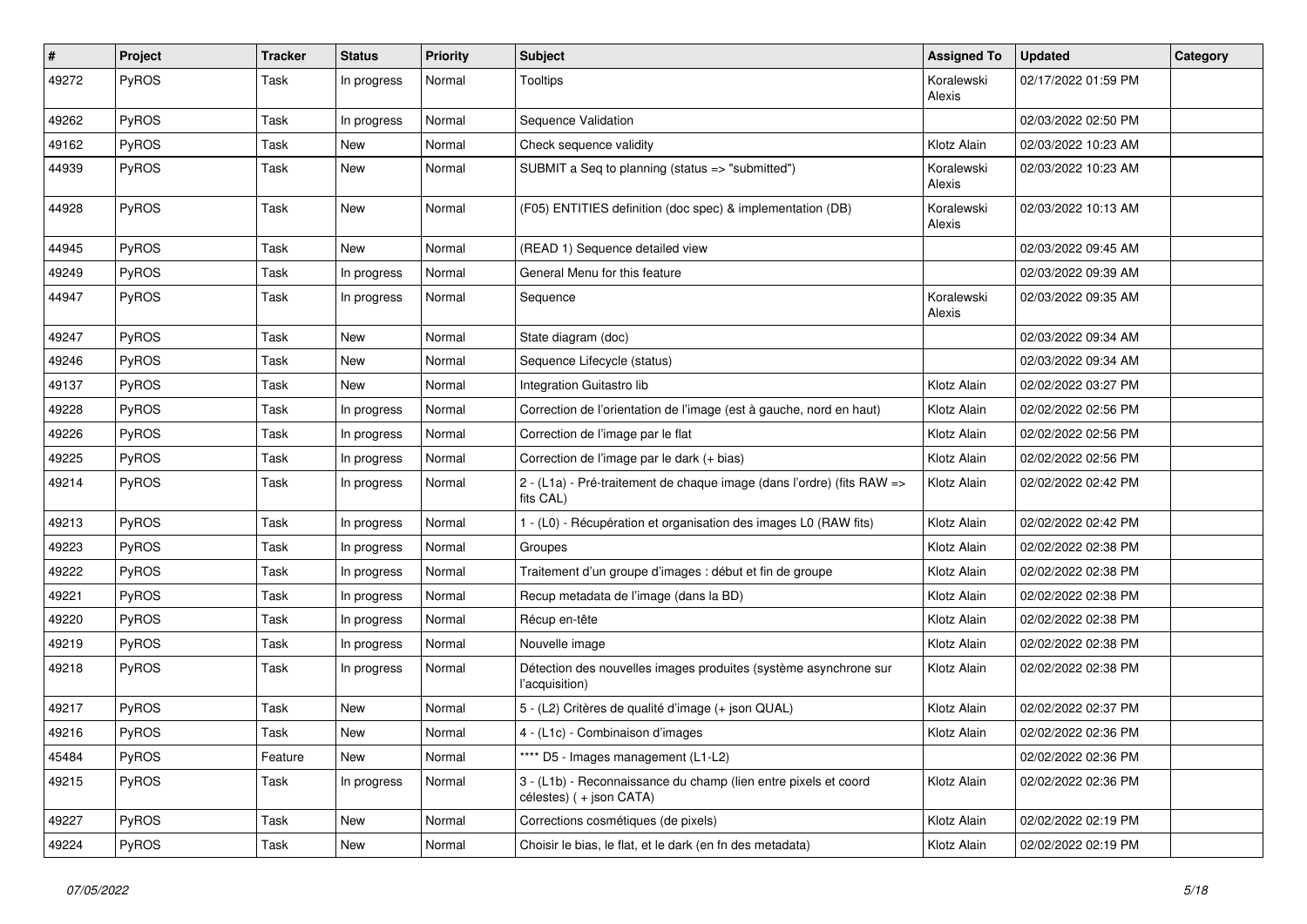| #     | Project | <b>Tracker</b> | <b>Status</b> | <b>Priority</b> | <b>Subject</b>                                                                                                                                       | <b>Assigned To</b>     | <b>Updated</b>      | Category  |
|-------|---------|----------------|---------------|-----------------|------------------------------------------------------------------------------------------------------------------------------------------------------|------------------------|---------------------|-----------|
| 44388 | PyROS   | Task           | New           | High            | (GF2) SOURCE CODE MANAGEMENT (GITLAB)                                                                                                                |                        | 02/02/2022 12:28 PM | Evolution |
| 44393 | PyROS   | Task           | New           | Normal          | Back Office (Administration) - Site django admin                                                                                                     | Koralewski<br>Alexis   | 02/02/2022 12:07 PM |           |
| 49157 | PyROS   | Task           | New           | Normal          | Super Super Agent qui surveille l'ensemble des super agents sur<br>chaque noeud (?)                                                                  |                        | 01/31/2022 12:12 PM |           |
| 49156 | PyROS   | Task           | New           | Normal          | Super Agent qui démarre et stoppe les autres agents, et surveille leur<br>bonne santé (les relance si besoin) => sur chaque noeud (?)                |                        | 01/31/2022 12:12 PM |           |
| 49155 | PyROS   | Task           | New           | Normal          | Architecture décentralisée en plusieurs noeuds (communication via BD)                                                                                |                        | 01/31/2022 12:09 PM |           |
| 49151 | PyROS   | Task           | New           | Normal          | Script central (pyros.py)                                                                                                                            |                        | 01/31/2022 11:36 AM |           |
| 49150 | PyROS   | Task           | New           | High            | Ajout du script PYROS wrapper sur pyros.py pour gérer proprement<br>tous les contextes d'appel                                                       | <b>Pallier Etienne</b> | 01/31/2022 11:36 AM | Evolution |
| 47428 | PyROS   | Task           | New           | Normal          | PK2 (2022-06) - Présentations + RA + Doc LIVRABLES                                                                                                   |                        | 01/31/2022 11:34 AM |           |
| 45790 | PyROS   | Task           | <b>New</b>    | Normal          | PK1 (2022-01) - Présentations + RA + Doc LIVRABLES                                                                                                   |                        | 01/31/2022 11:33 AM |           |
| 45781 | PyROS   | Task           | In progress   | Normal          | Documentation et Présentations pour les PA et PK CNES                                                                                                |                        | 01/31/2022 11:32 AM |           |
| 44151 | PyROS   | Feature        | <b>New</b>    | High            | *** GF1 - PROJ - Project management, documentation, formation des<br>utilisateurs, interfaces, plan de justification de la définition                |                        | 01/31/2022 11:32 AM |           |
| 47439 | PyROS   | Task           | <b>New</b>    | Normal          | PA et PK CNES                                                                                                                                        |                        | 01/31/2022 11:29 AM |           |
| 46781 | PyROS   | Task           | New           | Normal          | (F02) EXIGENCES satisfaites (+ tests mis à jour)                                                                                                     |                        | 01/29/2022 01:27 AM |           |
| 47388 | PyROS   | Task           | New           | High            | (F14) ENTITIES - definition & implementation - CONFIG FILES                                                                                          |                        | 01/29/2022 01:25 AM |           |
| 45004 | PyROS   | Task           | New           | High            | MAIN CONFIG FILE - Décrire dans un fichier texte la configuration<br>complète d'une UNIT (monture) et tous ses composants et instruments<br>associés |                        | 01/29/2022 01:25 AM |           |
| 46788 | PyROS   | Task           | New           | Normal          | (F14) EXIGENCES satisfaites (+ tests mis à jour)                                                                                                     |                        | 01/29/2022 01:24 AM |           |
| 44172 | PyROS   | Feature        | New           | High            | *** SF14 - OCF - Observatory Unit & Site Configuration                                                                                               |                        | 01/29/2022 01:24 AM |           |
| 47387 | PyROS   | Task           | New           | Normal          | (F14) CRUD config                                                                                                                                    |                        | 01/29/2022 01:24 AM |           |
| 45005 | PyROS   | Task           | In progress   | Normal          | CRUD - (R)EAD config                                                                                                                                 | Koralewski<br>Alexis   | 01/29/2022 01:24 AM |           |
| 45748 | PyROS   | Task           | New           | Normal          | Définir Accesseurs (getX())                                                                                                                          |                        | 01/29/2022 01:21 AM |           |
| 45040 | PyROS   | Task           | <b>New</b>    | High            | NEW Agent v2 basé sur new config yaml (base pour F09)                                                                                                | <b>Pallier Etienne</b> | 01/29/2022 01:04 AM |           |
| 49134 | PyROS   | Task           | New           | Normal          | SF14-OBC integration                                                                                                                                 |                        | 01/29/2022 12:52 AM |           |
| 49122 | PyROS   | Task           | New           | Normal          | SF02-SCP integration                                                                                                                                 |                        | 01/29/2022 12:50 AM |           |
| 49121 | PyROS   | Task           | New           | Normal          | SF01-USR integration                                                                                                                                 |                        | 01/29/2022 12:50 AM |           |
| 49132 | PyROS   | Task           | New           | Normal          | SF12-IAN integration                                                                                                                                 |                        | 01/29/2022 12:48 AM |           |
| 49133 | PyROS   | Task           | New           | Normal          | SF13-IAF integration                                                                                                                                 |                        | 01/29/2022 12:47 AM |           |
| 49131 | PyROS   | Task           | New           | Normal          | SF11-IPC integration                                                                                                                                 |                        | 01/29/2022 12:46 AM |           |
| 49130 | PyROS   | Task           | New           | Normal          | SF10-CAL integration                                                                                                                                 |                        | 01/29/2022 12:46 AM |           |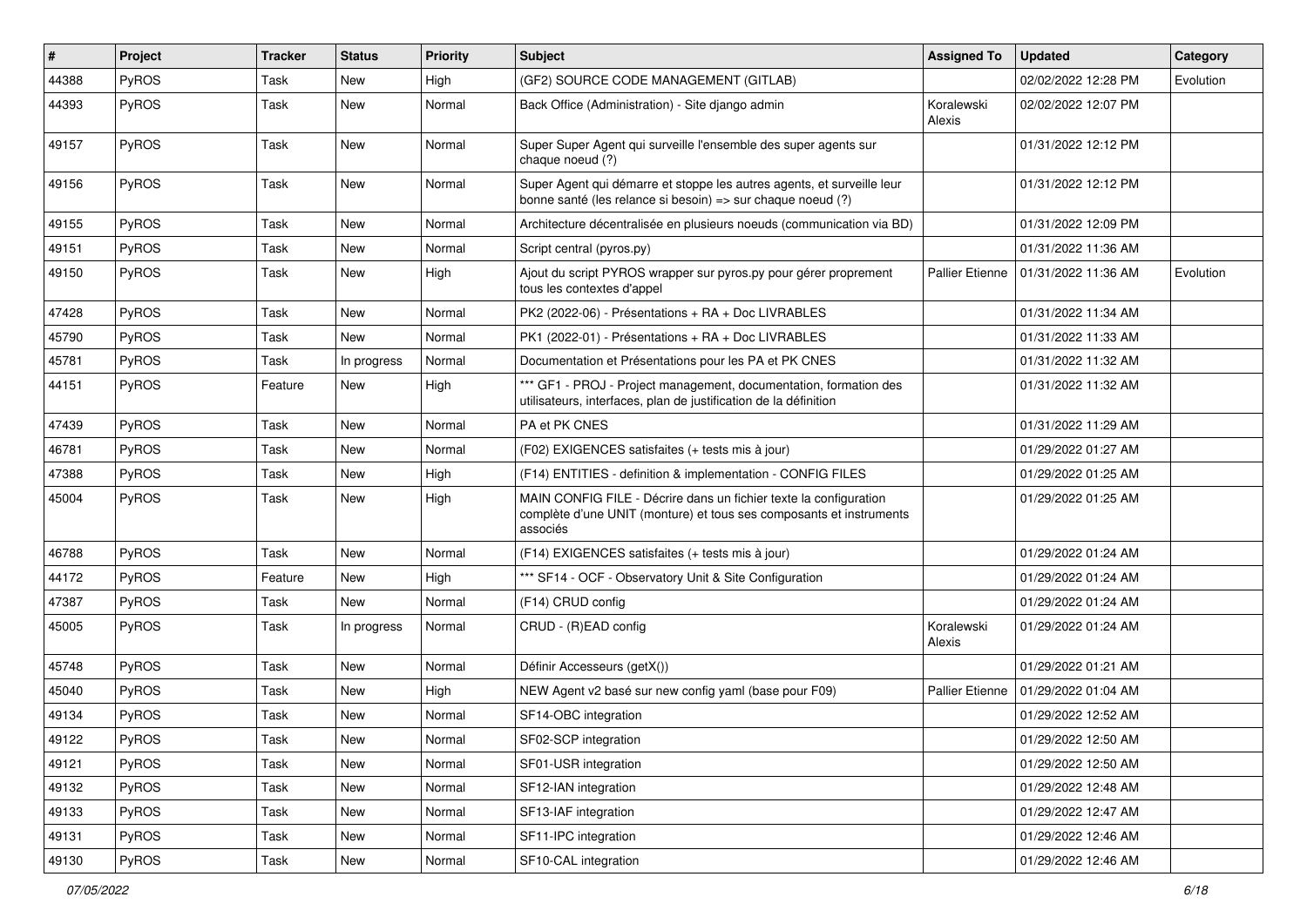| #     | Project      | <b>Tracker</b> | <b>Status</b> | <b>Priority</b> | Subject                                                                                              | <b>Assigned To</b>     | <b>Updated</b>      | Category |
|-------|--------------|----------------|---------------|-----------------|------------------------------------------------------------------------------------------------------|------------------------|---------------------|----------|
| 49129 | <b>PyROS</b> | Task           | New           | Normal          | SF09-CMC integration                                                                                 |                        | 01/29/2022 12:46 AM |          |
| 49128 | PyROS        | Task           | New           | Normal          | SF08-EXE integration                                                                                 |                        | 01/29/2022 12:45 AM |          |
| 49127 | <b>PyROS</b> | Task           | New           | Normal          | SF07-PLN integration                                                                                 |                        | 01/29/2022 12:45 AM |          |
| 49126 | PyROS        | Task           | New           | Normal          | SF06-ALR integration                                                                                 |                        | 01/29/2022 12:45 AM |          |
| 48784 | <b>XLDP</b>  | Bug            | <b>New</b>    | Normal          | Jobs en erreurs depuis le 19/01 19h30                                                                |                        | 01/20/2022 10:12 AM |          |
| 48758 | LabInvent    | Task           | New           | Immediate       | Modifs demandées par C. Feugeade le 18/1/22                                                          | <b>Pallier Etienne</b> | 01/19/2022 04:22 PM |          |
| 48757 | LabInvent    | Feature        | <b>New</b>    | Immediate       | *** F - DIVERS TODO (à dispatcher)                                                                   | <b>Pallier Etienne</b> | 01/19/2022 04:12 PM |          |
| 47960 | LabInvent    | Task           | New           | Immediate       | <b>CHAMPS</b>                                                                                        |                        | 01/19/2022 03:51 PM |          |
| 47860 | LabInvent    | Feature        | New           | Immediate       | *** F - ENTITY - Materiels                                                                           |                        | 01/19/2022 03:51 PM |          |
| 47890 | LabInvent    | Task           | New           | High            | Commander (demande achat)                                                                            |                        | 01/19/2022 03:48 PM |          |
| 44922 | PyROS        | Task           | New           | Normal          | (F04) AUTHORIZATIONS for this feature (who can do what) :<br>documentation & implementation          |                        | 12/15/2021 07:37 AM |          |
| 44923 | PyROS        | Task           | New           | Normal          | (F04) TESTS to validate this feature                                                                 |                        | 12/15/2021 07:36 AM |          |
| 44924 | PyROS        | Task           | New           | Normal          | (F04) ENTITIES - definition & implementation                                                         |                        | 12/15/2021 07:36 AM |          |
| 44906 | PyROS        | Task           | New           | Normal          | Compute and save Observing conditions                                                                |                        | 12/15/2021 07:35 AM |          |
| 44904 | <b>PyROS</b> | Task           | New           | Normal          | Compute, save, and provide higher level (useful) parameters and<br>synthesis from multiple detectors |                        | 12/15/2021 07:34 AM |          |
| 44903 | PyROS        | Task           | <b>New</b>    | Normal          | Save raw data                                                                                        |                        | 12/15/2021 07:34 AM |          |
| 44902 | <b>PyROS</b> | Task           | New           | Normal          | Fix raw data                                                                                         |                        | 12/15/2021 07:33 AM |          |
| 44901 | PyROS        | Task           | <b>New</b>    | Normal          | Get PLC mode changes (off/manu/auto) and alarms (intrusion, e_stop),<br>and save them                |                        | 12/15/2021 07:33 AM |          |
| 44900 | PyROS        | Task           | New           | Normal          | Read (from PLC and sensors) INSIDE environmental data (doors,<br>lights) for human safety            |                        | 12/15/2021 07:33 AM |          |
| 47386 | PyROS        | Task           | New           | Normal          | (F03) Initial data (fixture)                                                                         |                        | 12/15/2021 07:32 AM |          |
| 44898 | PyROS        | Task           | <b>New</b>    | Normal          | (F03) ENTITIES (& properties) to be defined                                                          |                        | 12/15/2021 07:32 AM |          |
| 44880 | PyROS        | Task           | New           | Normal          | (F03) TESTS to validate this feature                                                                 |                        | 12/15/2021 07:32 AM |          |
| 44879 | <b>PyROS</b> | Task           | New           | Normal          | (F03) AUTHORIZATIONS for this feature (who can do what) :<br>documentation & implementation          |                        | 12/15/2021 07:32 AM |          |
| 44899 | PyROS        | Task           | <b>New</b>    | Normal          | Read (from PLC and sensors) OUTSIDE environmental data (weather)<br>for instruments security         |                        | 12/14/2021 04:54 PM |          |
| 48290 | PyROS        | Task           | New           | Normal          | Auto mode                                                                                            |                        | 12/14/2021 12:35 PM |          |
| 44999 | PyROS        | Task           | New           | Normal          | Execution                                                                                            |                        | 12/14/2021 12:35 PM |          |
| 45046 | PyROS        | Task           | New           | Normal          | Manual mode                                                                                          |                        | 12/14/2021 12:34 PM |          |
| 45047 | PyROS        | Task           | New           | Normal          | Piloter le telescope en mode manuel depuis le Dashboard                                              | Pallier Etienne        | 12/14/2021 12:34 PM |          |
| 44998 | PyROS        | Task           | New           | Normal          | Monitoring: Check & log continuously instrument (or telescope) status                                |                        | 12/14/2021 12:33 PM |          |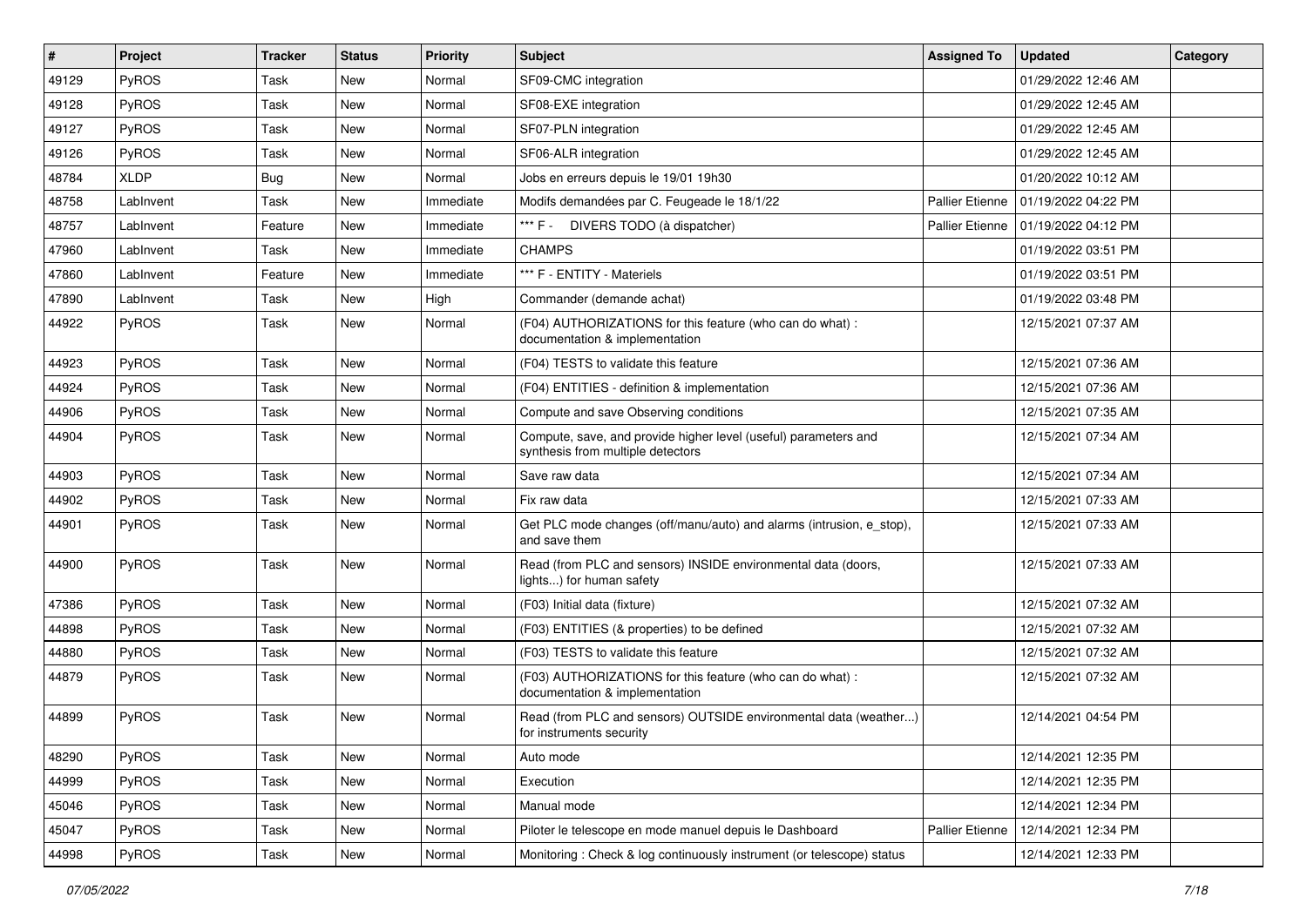| $\vert$ # | Project      | <b>Tracker</b> | <b>Status</b> | <b>Priority</b> | Subject                                                                                                        | <b>Assigned To</b>   | <b>Updated</b>      | Category |
|-----------|--------------|----------------|---------------|-----------------|----------------------------------------------------------------------------------------------------------------|----------------------|---------------------|----------|
| 44997     | PyROS        | Task           | New           | Normal          | Start & Stop                                                                                                   |                      | 12/14/2021 12:33 PM |          |
| 44993     | PyROS        | Task           | New           | Normal          | (F09) ENTITIES definition & implementation                                                                     |                      | 12/14/2021 12:33 PM |          |
| 47393     | <b>PyROS</b> | Task           | New           | Normal          | Device Config file (cf F14)                                                                                    |                      | 12/14/2021 12:33 PM |          |
| 47392     | PyROS        | Task           | New           | Normal          | Device Commands Grammar (Generic & Native)                                                                     |                      | 12/14/2021 12:32 PM |          |
| 47391     | PyROS        | Task           | New           | Normal          | Device Simulator (DeviceSimulator)                                                                             |                      | 12/14/2021 12:32 PM |          |
| 48289     | PyROS        | Task           | New           | Normal          | Entity (AgentDevice class)                                                                                     |                      | 12/14/2021 12:32 PM |          |
| 47390     | PyROS        | Task           | New           | Normal          | Device Agent (AgentDevice) (de type Agent)                                                                     |                      | 12/14/2021 12:32 PM |          |
| 48288     | PyROS        | Task           | New           | Normal          | Entity (DeviceController class)                                                                                |                      | 12/14/2021 12:31 PM |          |
| 47389     | PyROS        | Task           | New           | Normal          | Device Controller (DeviceController)                                                                           |                      | 12/14/2021 12:29 PM |          |
| 48285     | PyROS        | Task           | New           | Normal          | Lancement auto et gestion du DeviceController associé                                                          |                      | 12/14/2021 12:22 PM |          |
| 48284     | PyROS        | Task           | New           | Normal          | Lancement auto et gestion des Components associés (qui sont aussi<br>des DeviceController)                     |                      | 12/14/2021 12:20 PM |          |
| 46787     | PyROS        | Task           | New           | Normal          | (F09) REQUIREMENTS validated (+ tests udpated)                                                                 |                      | 12/14/2021 12:18 PM |          |
| 44994     | PyROS        | Task           | New           | Normal          | (F09) AUTHORIZATIONS for this feature (who can do what) : doc &<br>implem.                                     |                      | 12/14/2021 12:15 PM |          |
| 45340     | PyROS        | Task           | New           | Normal          | <b>INITIAL DATA (fixtures)</b>                                                                                 | Koralewski<br>Alexis | 12/14/2021 12:09 PM |          |
| 44329     | PyROS        | Task           | New           | High            | Migration gitlab sur IN2P3                                                                                     |                      | 12/14/2021 12:08 PM |          |
| 45043     | <b>PyROS</b> | Task           | New           | High            | Démo IRAP (install classique ?) + retrouver ancienne utilisation de<br>PlcConfig                               | Pallier Etienne      | 12/14/2021 12:00 PM |          |
| 48273     | PyROS        | Task           | New           | Normal          | version DEV guitalens - instance docker sur serveur guitalens                                                  |                      | 12/14/2021 11:46 AM |          |
| 48276     | PyROS        | Task           | New           | Normal          | Scripts d'installation docker                                                                                  |                      | 12/14/2021 11:44 AM |          |
| 48274     | PyROS        | Task           | New           | Normal          | version TEST TNC France - instance docker de test en France                                                    |                      | 12/14/2021 11:42 AM |          |
| 48275     | PyROS        | Task           | New           | Normal          | version PROD TNC Nouvelle Calédonie - instance docker de production<br>sur site final                          |                      | 12/14/2021 11:42 AM |          |
| 44338     | PyROS        | Task           | In progress   | High            | Installation docker au CNES (sur VM)                                                                           | Koralewski<br>Alexis | 12/14/2021 11:39 AM |          |
| 47957     | LabInvent    | Feature        | New           | Normal          | *** F - ENTITY - Les GROUPES (de User ou Materiel) : Thématique,<br>Métier, Projet, Site (+ Pole ou Service ?) |                      | 12/13/2021 11:12 AM |          |
| 47861     | LabInvent    | Feature        | New           | Urgent          | *** F - ENTITY - Suivis (de Materiel ou User)                                                                  |                      | 12/13/2021 11:10 AM |          |
| 47862     | LabInvent    | Feature        | New           | Normal          | *** F - ENTITY - Prets (de Materiel)                                                                           |                      | 12/13/2021 11:10 AM |          |
| 47895     | LabInvent    | Feature        | New           | Normal          | *** F - ENTITY - Documents attachés (à Materiel ou Suivi)                                                      |                      | 12/13/2021 11:09 AM |          |
| 48223     | LabInvent    | Task           | New           | Normal          | instance perso (docker)                                                                                        |                      | 12/13/2021 11:08 AM |          |
| 47866     | LabInvent    | Feature        | New           | Urgent          | *** F - Installation                                                                                           |                      | 12/13/2021 11:08 AM |          |
| 47947     | LabInvent    | Task           | New           | High            | docker only                                                                                                    |                      | 12/13/2021 11:07 AM |          |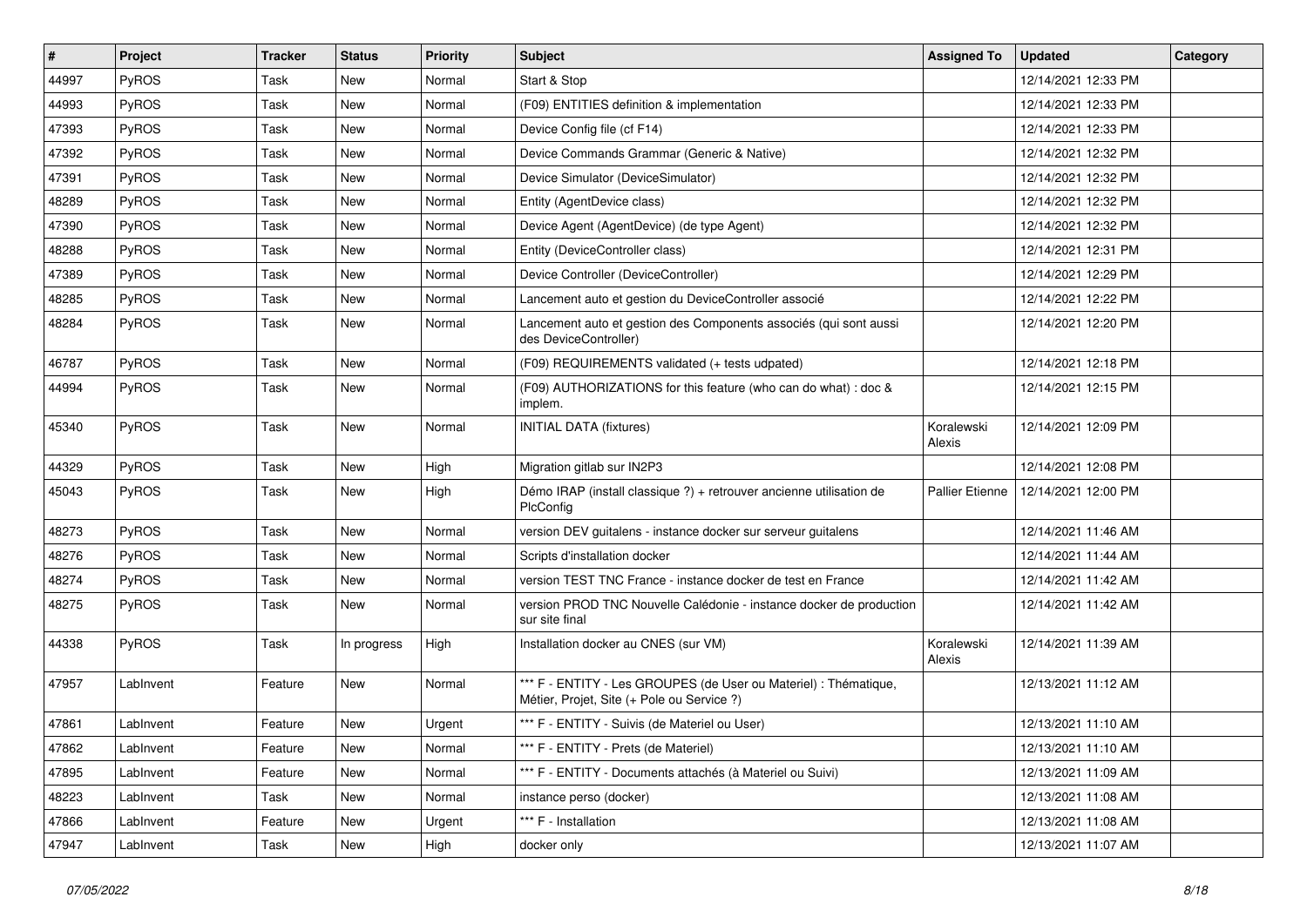| $\vert$ # | <b>Project</b> | <b>Tracker</b> | <b>Status</b> | <b>Priority</b> | <b>Subject</b>                                                              | <b>Assigned To</b> | <b>Updated</b>      | Category |
|-----------|----------------|----------------|---------------|-----------------|-----------------------------------------------------------------------------|--------------------|---------------------|----------|
| 47926     | LabInvent      | Task           | New           | High            | Instance DEMO docker - à installer sur hyp2 puis sur VM pweb3               |                    | 12/13/2021 11:07 AM |          |
| 47865     | LabInvent      | Feature        | New           | Normal          | *** F - Configuration générale                                              |                    | 12/13/2021 11:06 AM |          |
| 48222     | LabInvent      | Task           | New           | Normal          | (NEW func) Gérer Suivi d'un User                                            |                    | 12/13/2021 10:39 AM |          |
| 48005     | LabInvent      | Task           | New           | Normal          | <b>Bugfix toutes les Deprecated Errors</b>                                  |                    | 12/06/2021 02:37 PM |          |
| 47869     | LabInvent      | Feature        | New           | Normal          | *** F - Tests                                                               |                    | 12/06/2021 02:28 PM |          |
| 47946     | LabInvent      | Task           | New           | Normal          | classic only                                                                |                    | 12/03/2021 09:50 AM |          |
| 47921     | LabInvent      | Feature        | New           | Immediate       | *** F - Framework CakePhp                                                   |                    | 12/02/2021 04:45 PM |          |
| 47922     | LabInvent      | Task           | New           | Immediate       | Passer directement à v3.LAST (3.10.1)                                       |                    | 12/02/2021 04:45 PM |          |
| 47905     | LabInvent      | Task           | New           | Urgent          | Read (index & view) (generic)                                               |                    | 12/01/2021 11:21 AM |          |
| 47899     | LabInvent      | Task           | New           | Urgent          | view (generic)                                                              |                    | 12/01/2021 11:21 AM |          |
| 47875     | LabInvent      | Feature        | New           | Urgent          | *** F - ENTITY GÉNÉRIQUE - Actions & Vues génériques (&<br>Refactorisation) |                    | 12/01/2021 11:21 AM |          |
| 47903     | LabInvent      | Task           | New           | Urgent          | Rappels automatiques pour les suivis récurrents (périodiques)               |                    | 12/01/2021 11:17 AM |          |
| 47901     | LabInvent      | Task           | New           | Urgent          | Read (view & index)                                                         |                    | 12/01/2021 11:17 AM |          |
| 47873     | LabInvent      | Task           | New           | Normal          | Model (Entity & Table)                                                      |                    | 12/01/2021 09:37 AM |          |
| 47966     | LabInvent      | Task           | New           | Normal          | Ajouter test Commande (avec devis joint)                                    |                    | 11/30/2021 04:17 PM |          |
| 47912     | LabInvent      | Task           | New           | High            | (VUE) Elements et Helper                                                    |                    | 11/30/2021 03:51 PM |          |
| 47914     | LabInvent      | Task           | New           | High            | index (generic)                                                             |                    | 11/30/2021 03:50 PM |          |
| 47906     | LabInvent      | Task           | New           | Urgent          | Champs virtuels                                                             |                    | 11/30/2021 03:50 PM |          |
| 47897     | LabInvent      | Task           | New           | High            | *** F - Stats (Users)                                                       |                    | 11/30/2021 03:48 PM |          |
| 47942     | LabInvent      | Task           | New           | High            | index (generic)                                                             |                    | 11/30/2021 03:48 PM |          |
| 47937     | LabInvent      | Task           | New           | High            | Read (index & view) (generic ?)                                             |                    | 11/30/2021 03:48 PM |          |
| 47927     | LabInvent      | Task           | New           | High            | A gérer via fichier conf YAML                                               |                    | 11/30/2021 03:47 PM |          |
| 47867     | LabInvent      | Task           | New           | High            | *** F - Autorisations (Users)                                               |                    | 11/30/2021 03:47 PM |          |
| 47886     | LabInvent      | Task           | New           | Urgent          | Notifications                                                               |                    | 11/30/2021 03:45 PM |          |
| 47874     | LabInvent      | Task           | New           | Urgent          | <b>Stats</b>                                                                |                    | 11/30/2021 03:44 PM |          |
| 47878     | LabInvent      | Task           | New           | High            | Autres                                                                      |                    | 11/30/2021 03:44 PM |          |
| 47884     | LabInvent      | Task           | New           | High            | partitionnement par Site (besoin IP2I/LMA)                                  |                    | 11/30/2021 03:43 PM |          |
| 47877     | LabInvent      | Task           | New           | High            | find (search)                                                               |                    | 11/30/2021 03:43 PM |          |
| 47952     | LabInvent      | Task           | New           | High            | Ecran d'accueil à restructurer                                              |                    | 11/30/2021 03:43 PM |          |
| 47936     | LabInvent      | Task           | New           | High            | 3-4 - TBO & ARCHIVED                                                        |                    | 11/30/2021 03:43 PM |          |
| 47934     | LabInvent      | Task           | New           | High            | LIFECYCLE (Status): CREATED => (TBO) => VALIDATED => TBA =><br>ARCHIVED     |                    | 11/30/2021 03:43 PM |          |
| 47863     | LabInvent      | Feature        | New           | High            | *** F - ENTITY - Users                                                      |                    | 11/30/2021 03:43 PM |          |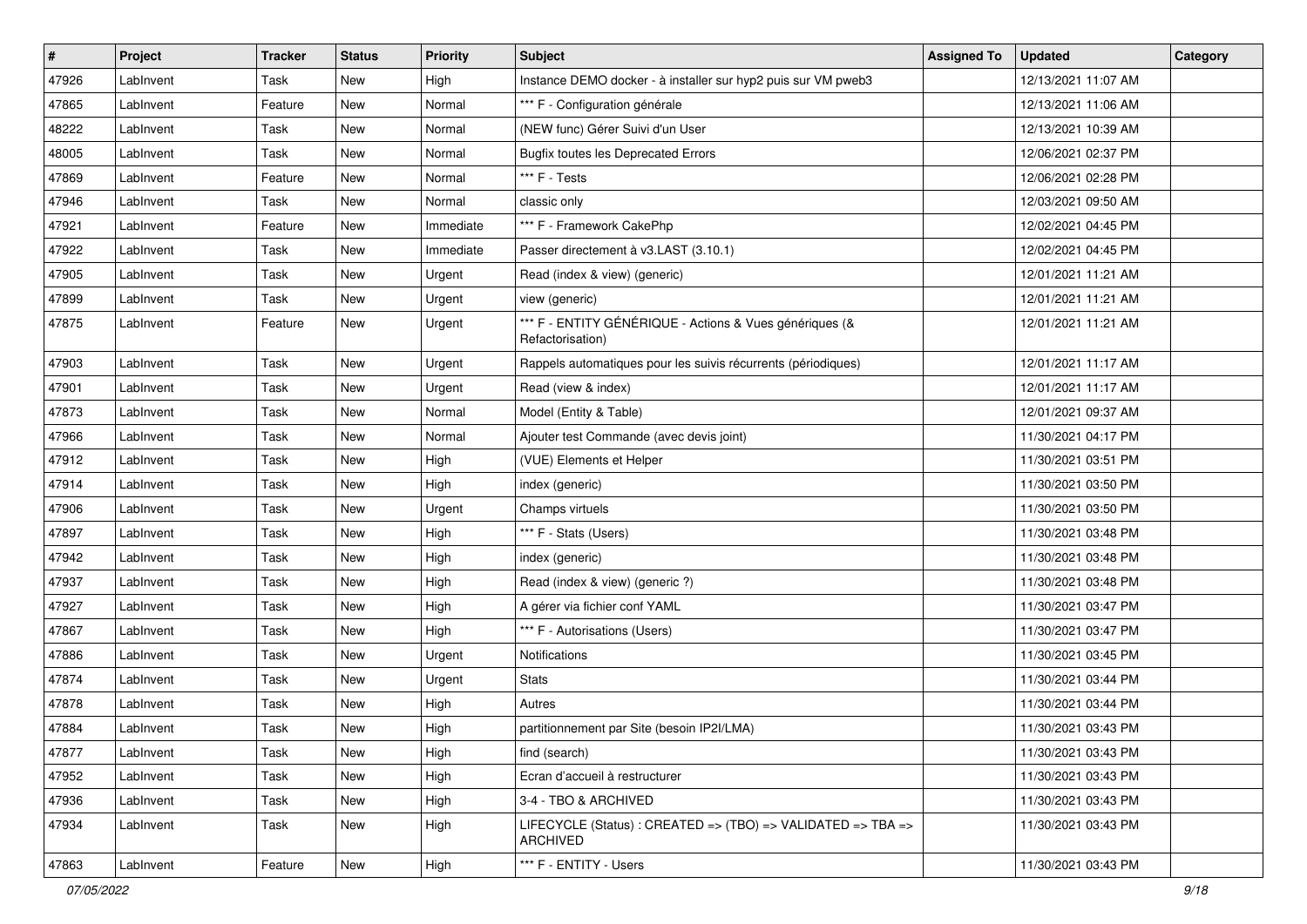| $\vert$ # | Project   | <b>Tracker</b> | <b>Status</b> | <b>Priority</b> | <b>Subject</b>                                                                            | <b>Assigned To</b>   | <b>Updated</b>      | Category |
|-----------|-----------|----------------|---------------|-----------------|-------------------------------------------------------------------------------------------|----------------------|---------------------|----------|
| 47882     | LabInvent | Task           | New           | High            | Delete - delete                                                                           |                      | 11/30/2021 03:42 PM |          |
| 47881     | LabInvent | Task           | New           | High            | Read - view                                                                               |                      | 11/30/2021 03:42 PM |          |
| 47876     | LabInvent | Task           | New           | High            | CRUD                                                                                      |                      | 11/30/2021 03:42 PM |          |
| 47872     | LabInvent | Task           | New           | High            | Actions & Vues                                                                            |                      | 11/30/2021 03:42 PM |          |
| 47879     | LabInvent | Task           | New           | High            | Create/Update - add_edit                                                                  |                      | 11/30/2021 03:42 PM |          |
| 47870     | LabInvent | Task           | New           | Normal          | Tests (Materiels)                                                                         |                      | 11/30/2021 03:38 PM |          |
| 47962     | LabInvent | Task           | New           | Urgent          | (IRAP only) re-install inventirap avec php7                                               |                      | 11/30/2021 03:17 PM |          |
| 47951     | LabInvent | Feature        | New           | Normal          | *** F - Etiquettes & Imprimantes                                                          |                      | 11/30/2021 01:42 PM |          |
| 47913     | LabInvent | Task           | New           | Normal          | ROLES (profils)                                                                           |                      | 11/30/2021 01:39 PM |          |
| 47868     | LabInvent | Task           | New           | Normal          | *** F - Super Entité (AppController, AppTable)                                            |                      | 11/30/2021 01:34 PM |          |
| 47885     | LabInvent | Task           | New           | Normal          | filtrage (voir formulaire index)                                                          |                      | 11/30/2021 01:30 PM |          |
| 47883     | LabInvent | Task           | New           | Normal          | formulaire de recherche multi-critères                                                    |                      | 11/30/2021 01:30 PM |          |
| 47871     | LabInvent | Task           | New           | Normal          | Autorisations                                                                             |                      | 11/30/2021 01:29 PM |          |
| 47954     | LabInvent | Task           | New           | Normal          | 1 - CREATED                                                                               |                      | 11/30/2021 01:27 PM |          |
| 47953     | LabInvent | Task           | New           | Normal          | 2a - TOBEORDERED (optionnel)                                                              |                      | 11/30/2021 01:27 PM |          |
| 47935     | LabInvent | Task           | New           | Normal          | 2b - VALIDATED                                                                            |                      | 11/30/2021 01:27 PM |          |
| 47930     | LabInvent | Task           | New           | Normal          | *** F - ENTITY - QrCode                                                                   |                      | 11/30/2021 01:26 PM |          |
| 47907     | LabInvent | Task           | New           | Normal          | *** F - Config YAML (champs materiels) : champs obligatoires,<br>recommandés, ou readonly |                      | 11/30/2021 01:25 PM |          |
| 47893     | LabInvent | Task           | New           | Normal          | Views                                                                                     |                      | 11/30/2021 01:21 PM |          |
| 47889     | LabInvent | Task           | New           | Normal          | Changer statut - setStatusTo*()                                                           |                      | 11/30/2021 01:19 PM |          |
| 47880     | LabInvent | Task           | New           | Normal          | Read - index                                                                              |                      | 11/30/2021 01:16 PM |          |
| 47932     | LabInvent | Feature        | New           | Normal          | *** F - DOC (documentation)                                                               |                      | 11/30/2021 01:10 PM |          |
| 47959     | LabInvent | Task           | New           | Normal          | *** F - ENTITY - Fournisseurs                                                             |                      | 11/30/2021 12:57 PM |          |
| 47864     | LabInvent | Feature        | New           | Normal          | *** F - ENTITY - Autres                                                                   |                      | 11/30/2021 12:57 PM |          |
| 47958     | LabInvent | Task           | New           | Normal          | delete (generic)                                                                          |                      | 11/30/2021 12:47 PM |          |
| 47950     | LabInvent | Task           | New           | Normal          | DB complète à mettre à jour                                                               |                      | 11/30/2021 12:26 PM |          |
| 47945     | LabInvent | Task           | New           | Normal          | ALL                                                                                       |                      | 11/30/2021 12:23 PM |          |
| 47925     | LabInvent | Task           | New           | Normal          | (après cakephp v4) Passer à Php 8                                                         |                      | 11/30/2021 11:48 AM |          |
| 47924     | LabInvent | Task           | New           | Normal          | (après 3.9) Passer à v4                                                                   |                      | 11/30/2021 11:48 AM |          |
| 47911     | LabInvent | Task           | New           | Normal          | Create/Update (add_edit generic)                                                          |                      | 11/30/2021 11:04 AM |          |
| 44889     | PyROS     | Task           | In progress   | Normal          | SP validation WORKFLOW (lifecycle) (F02v2)                                                | Koralewski<br>Alexis | 11/03/2021 09:19 AM |          |
| 44878     | PyROS     | Task           | New           | Normal          | (F02) TESTS to validate this feature                                                      |                      | 11/03/2021 09:16 AM |          |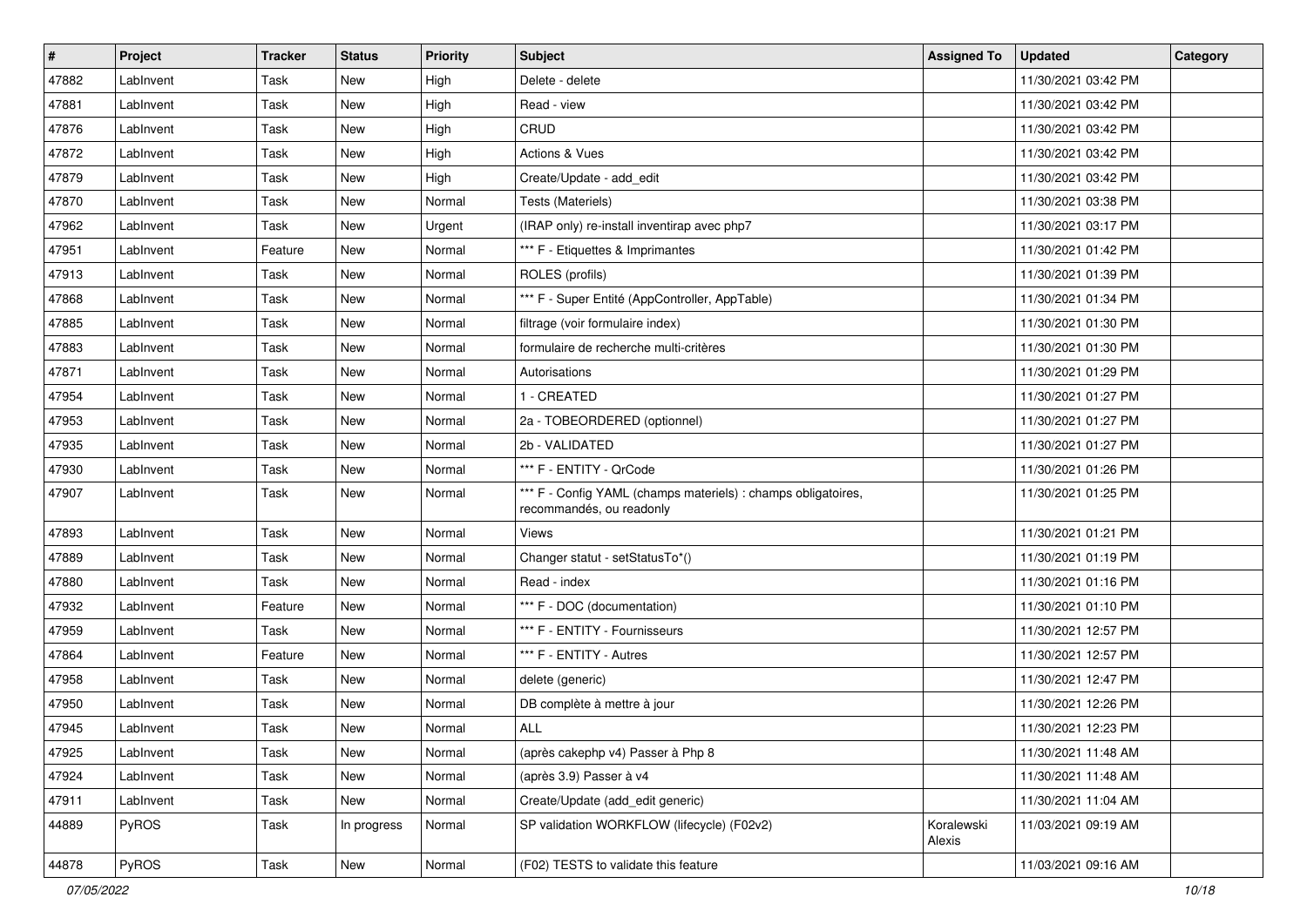| $\sharp$ | Project      | <b>Tracker</b> | <b>Status</b> | <b>Priority</b> | <b>Subject</b>                                                   | <b>Assigned To</b>   | <b>Updated</b>      | Category |
|----------|--------------|----------------|---------------|-----------------|------------------------------------------------------------------|----------------------|---------------------|----------|
| 45811    | <b>PyROS</b> | Task           | New           | Normal          | SP update                                                        |                      | 11/03/2021 09:16 AM |          |
| 45816    | PyROS        | Task           | <b>New</b>    | Normal          | SP Delete                                                        |                      | 10/28/2021 08:35 AM |          |
| 45810    | PyROS        | Task           | New           | Normal          | SP Read (view list and view 1)                                   |                      | 10/27/2021 02:47 PM |          |
| 45809    | PyROS        | Task           | New           | Normal          | SP Create                                                        |                      | 10/27/2021 08:42 AM |          |
| 47412    | PyROS        | Task           | In progress   | Normal          | F09 Tests                                                        |                      | 10/12/2021 03:01 PM |          |
| 47408    | <b>PyROS</b> | Task           | In progress   | Normal          | F05 Tests                                                        |                      | 10/12/2021 03:00 PM |          |
| 47407    | PyROS        | Task           | In progress   | Normal          | F04 Tests                                                        |                      | 10/12/2021 03:00 PM |          |
| 47406    | PyROS        | Task           | In progress   | Normal          | F03 Tests                                                        |                      | 10/12/2021 03:00 PM |          |
| 47405    | PyROS        | Task           | In progress   | Normal          | F02 Tests                                                        |                      | 10/12/2021 02:59 PM |          |
| 45018    | PyROS        | Task           | New           | High            | Définir config pour TNC (4 channels Cam)                         | Klotz Alain          | 10/12/2021 08:52 AM |          |
| 45017    | <b>PyROS</b> | Task           | In progress   | High            | Définir config pour GUITALENS (observatoire avec plusieurs UNIT) | Klotz Alain          | 10/12/2021 08:52 AM |          |
| 44886    | PyROS        | Task           | New           | Normal          | (F01) ENTITIES - definition & implementation                     |                      | 10/12/2021 07:50 AM |          |
| 44842    | PyROS        | Task           | New           | Normal          | USER                                                             |                      | 10/12/2021 07:50 AM |          |
| 47401    | PyROS        | Task           | New           | Normal          | FUNCTIONAL TESTS - Each FEATURE functional tests                 |                      | 10/11/2021 11:42 AM |          |
| 47442    | PyROS        | Task           | New           | Normal          | PLAN DE TESTS ET DE VALIDATIONS                                  |                      | 10/11/2021 11:33 AM |          |
| 47441    | PyROS        | Task           | New           | Normal          | DOSSIER DE DÉFINITION                                            |                      | 10/11/2021 11:32 AM |          |
| 47446    | PyROS        | Task           | New           | Normal          | <b>DOSSIER SSI</b>                                               |                      | 10/11/2021 11:32 AM |          |
| 47445    | PyROS        | Task           | New           | Normal          | CAHIER DE RECETTE (NC)                                           |                      | 10/11/2021 11:31 AM |          |
| 47444    | <b>PyROS</b> | Task           | New           | Normal          | MANUELS UTILISATION, INSTALLATION, ET MAINTENANCE                |                      | 10/11/2021 11:31 AM |          |
| 47443    | PyROS        | Task           | <b>New</b>    | Normal          | RAPPORT DES TESTS & VALIDATIONS (application du plan de test)    |                      | 10/11/2021 11:31 AM |          |
| 47440    | PyROS        | Task           | New           | Normal          | <b>LIVRABLES</b>                                                 |                      | 10/11/2021 11:29 AM |          |
| 47438    | PyROS        | Task           | New           | Normal          | PK5 (2023-06) - Doc LIVRABLES (et Présentations)                 |                      | 10/11/2021 11:26 AM |          |
| 47437    | PyROS        | Task           | <b>New</b>    | Normal          | PA4.1 (2023-05) - Présentations et Rapport Avancement            |                      | 10/11/2021 11:25 AM |          |
| 47436    | PyROS        | Task           | New           | Normal          | PK4 (2023-02) - Doc LIVRABLES (et Présentations)                 |                      | 10/11/2021 11:23 AM |          |
| 47435    | PyROS        | Task           | New           | Normal          | PA3.2 (2023-02) - Présentations et Rapport Avancement            |                      | 10/11/2021 11:22 AM |          |
| 47433    | PyROS        | Task           | New           | Normal          | PA3.1 (2023-01) - Présentations et Rapport Avancement            |                      | 10/11/2021 11:22 AM |          |
| 47432    | PyROS        | Task           | New           | Normal          | PK3 (2023-01) - Doc LIVRABLES (et Présentations)                 |                      | 10/11/2021 11:20 AM |          |
| 47431    | PyROS        | Task           | New           | Normal          | PA2.2 (2022-10) - Présentations et Rapport Avancement            |                      | 10/11/2021 11:19 AM |          |
| 47430    | <b>PyROS</b> | Task           | New           | Normal          | PA2.1 (2022-08) - Présentations et Rapport Avancement            |                      | 10/11/2021 11:18 AM |          |
| 45791    | PyROS        | Task           | New           | Normal          | PA1.1 (2022-03) - Présentations et Rapport Avancement            |                      | 10/11/2021 11:14 AM |          |
| 45336    | <b>PyROS</b> | Task           | In progress   | Normal          | SCHEMA FILES - Fichiers schema pour valider la config            | Koralewski<br>Alexis | 10/11/2021 10:43 AM |          |
| 45337    | PyROS        | Task           | In progress   | Normal          | Description du Site (horizon + home)                             | Klotz Alain          | 10/11/2021 10:42 AM |          |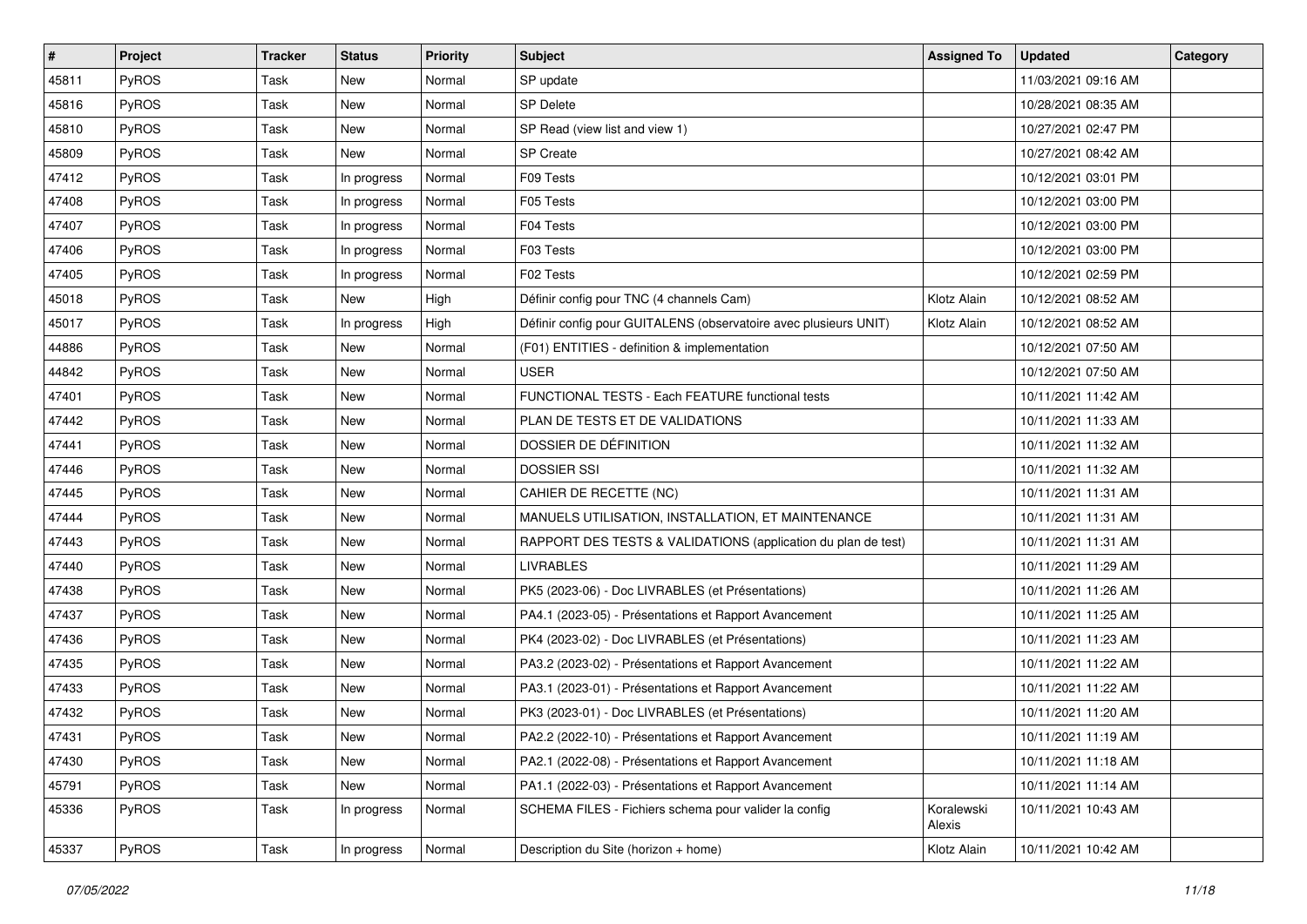| #     | Project      | <b>Tracker</b> | <b>Status</b> | <b>Priority</b> | Subject                                                                                            | <b>Assigned To</b>   | <b>Updated</b>      | Category |
|-------|--------------|----------------|---------------|-----------------|----------------------------------------------------------------------------------------------------|----------------------|---------------------|----------|
| 47375 | <b>PyROS</b> | Task           | New           | Normal          | Association quota SP                                                                               |                      | 10/11/2021 10:37 AM |          |
| 44884 | PyROS        | Task           | In progress   | Normal          | Time Period (Period)                                                                               |                      | 10/11/2021 10:36 AM |          |
| 45756 | <b>PyROS</b> | Task           | New           | Normal          | QUOTA & PRIO - Gestion du quota et de la priorité                                                  |                      | 10/11/2021 10:35 AM |          |
| 44882 | <b>PyROS</b> | Task           | In progress   | Normal          | SP                                                                                                 | Koralewski<br>Alexis | 10/11/2021 10:34 AM |          |
| 44881 | PyROS        | Task           | New           | Normal          | (F02) ENTITIES - definition & implementation                                                       | Koralewski<br>Alexis | 10/11/2021 10:34 AM |          |
| 44877 | <b>PyROS</b> | Task           | In progress   | Normal          | (F02) AUTHORIZATIONS for this feature (who can do what) :<br>documentation & implementation        | Koralewski<br>Alexis | 10/11/2021 10:24 AM |          |
| 47419 | PyROS        | Task           | New           | Normal          | F16 FUNCTIONAL Tests                                                                               |                      | 10/11/2021 10:11 AM |          |
| 47418 | <b>PyROS</b> | Task           | New           | Normal          | F15 FUNCTIONAL Tests                                                                               |                      | 10/11/2021 10:11 AM |          |
| 47416 | <b>PyROS</b> | Task           | New           | Normal          | F13 FUNCTIONAL Tests                                                                               |                      | 10/11/2021 10:11 AM |          |
| 47415 | <b>PyROS</b> | Task           | New           | Normal          | F12 FUNCTIONAL Tests                                                                               |                      | 10/11/2021 10:11 AM |          |
| 47414 | <b>PyROS</b> | Task           | New           | Normal          | F11 FUNCTIONAL Tests                                                                               |                      | 10/11/2021 10:10 AM |          |
| 47413 | <b>PyROS</b> | Task           | <b>New</b>    | Normal          | F10 FUNCTIONAL Tests                                                                               |                      | 10/11/2021 10:10 AM |          |
| 47411 | <b>PyROS</b> | Task           | New           | Normal          | F08 FUNCTIONAL Tests                                                                               |                      | 10/11/2021 10:10 AM |          |
| 47410 | PyROS        | Task           | New           | Normal          | F07 FUNCTIONAL Tests                                                                               |                      | 10/11/2021 10:10 AM |          |
| 47409 | <b>PyROS</b> | Task           | <b>New</b>    | Normal          | F06 FUNCTIONAL Tests                                                                               |                      | 10/11/2021 10:10 AM |          |
| 47403 | <b>PyROS</b> | Task           | New           | Normal          | <b>HIGH LEVEL FUNCTION TESTS - Transversal functionalities TESTs</b><br>involving several features |                      | 10/11/2021 10:08 AM |          |
| 47402 | <b>PyROS</b> | Task           | New           | Normal          | INTEGRATION TESTS - FEATURES integration tests with each other                                     |                      | 10/11/2021 10:07 AM |          |
| 47368 | <b>PyROS</b> | Task           | In progress   | Normal          | <b>CRUD Scientific Theme</b>                                                                       | Koralewski<br>Alexis | 10/11/2021 10:01 AM |          |
| 45044 | <b>PyROS</b> | Task           | In progress   | Normal          | CRUD des autres entités (Institutes, Time Periods, Scientific Theme)                               | Koralewski<br>Alexis | 10/11/2021 10:01 AM |          |
| 44832 | PyROS        | Task           | In progress   | Normal          | Un utilisateur non connecté ne doit voir que les pages publiques                                   |                      | 10/08/2021 06:03 PM |          |
| 44876 | <b>PyROS</b> | Task           | In progress   | Normal          | (F01) AUTHORIZATIONS for this feature (who can do what) :<br>documentation & implementation        | Koralewski<br>Alexis | 10/08/2021 06:03 PM |          |
| 46780 | <b>PyROS</b> | Task           | New           | Normal          | (F01) EXIGENCES satisfaites (+ tests mis à jour)                                                   |                      | 10/08/2021 06:01 PM |          |
| 45048 | PyROS        | Task           | New           | Normal          | HARDWARE DEVICES definition, test, config, management                                              |                      | 10/08/2021 05:51 PM |          |
| 44995 | <b>PyROS</b> | Task           | New           | Normal          | (F09) TESTS to validate this feature                                                               |                      | 10/08/2021 05:45 PM |          |
| 45753 | <b>PyROS</b> | Task           | In progress   | Normal          | Public visibility : gérer les champs publics                                                       | Koralewski<br>Alexis | 10/07/2021 12:49 PM |          |
| 45815 | PyROS        | Task           | New           | Normal          | test_SCP_manage_quota                                                                              |                      | 09/22/2021 04:47 PM |          |
| 46790 | PyROS        | Task           | New           | Normal          | F16 - EXIGENCES satisfaites (+ tests mis à jour)                                                   |                      | 09/14/2021 02:47 PM |          |
| 46789 | PyROS        | Task           | New           | Normal          | F15 - EXIGENCES satisfaites (+ tests mis à jour)                                                   |                      | 09/14/2021 02:47 PM |          |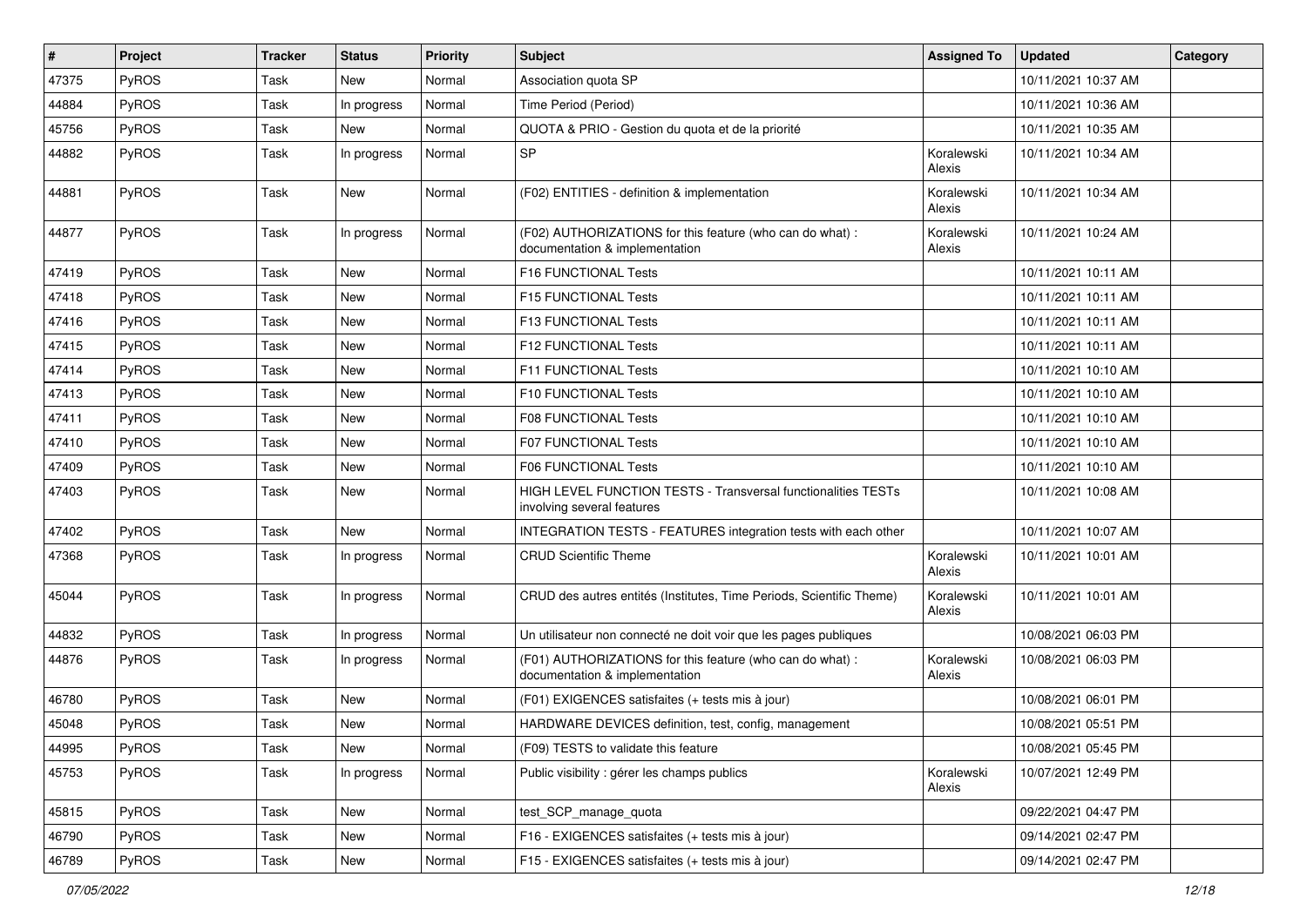| #     | Project      | <b>Tracker</b> | <b>Status</b> | <b>Priority</b> | <b>Subject</b>                                                                                                       | <b>Assigned To</b>     | <b>Updated</b>      | Category |
|-------|--------------|----------------|---------------|-----------------|----------------------------------------------------------------------------------------------------------------------|------------------------|---------------------|----------|
| 46786 | PyROS        | Task           | <b>New</b>    | Normal          | F08 - EXIGENCES satisfaites (+ tests mis à jour)                                                                     |                        | 09/14/2021 02:45 PM |          |
| 46785 | PyROS        | Task           | New           | Normal          | F07 - EXIGENCES satisfaites (+ tests mis à jour)                                                                     |                        | 09/14/2021 02:44 PM |          |
| 46783 | PyROS        | Task           | New           | Normal          | F04 - EXIGENCES satisfaites (+ tests mis à jour)                                                                     |                        | 09/14/2021 02:43 PM |          |
| 46782 | PyROS        | Task           | <b>New</b>    | Normal          | F03 - EXIGENCES satisfaites (+ tests mis à jour)                                                                     |                        | 09/14/2021 02:43 PM |          |
| 44891 | <b>PyROS</b> | Task           | New           | Normal          | Create/Update                                                                                                        |                        | 09/14/2021 11:48 AM |          |
| 45555 | PyROS        | Task           | In progress   | Normal          | <b>CRUD Time Periods</b>                                                                                             | Koralewski<br>Alexis   | 09/07/2021 08:58 AM |          |
| 44833 | PyROS        | Task           | <b>New</b>    | Normal          | Registration : un nouvel utilisateur doit pouvoir s'enregistrer directement<br>sur le site web (soumis à validation) | Koralewski<br>Alexis   | 08/31/2021 02:16 PM |          |
| 45762 | PyROS        | Task           | <b>New</b>    | Normal          | <b>Test User Connexion</b>                                                                                           |                        | 08/13/2021 01:55 PM |          |
| 44847 | <b>PyROS</b> | Task           | New           | Normal          | (F01) TESTS (users) validant cette feature                                                                           | Koralewski<br>Alexis   | 08/13/2021 01:55 PM |          |
| 45761 | PyROS        | Task           | <b>New</b>    | Normal          | Test User Create (registration)                                                                                      |                        | 08/13/2021 01:54 PM |          |
| 45766 | PyROS        | Task           | New           | Normal          | <b>Test User Update</b>                                                                                              |                        | 08/13/2021 01:53 PM |          |
| 45772 | PyROS        | Task           | <b>New</b>    | Normal          | Test User Read (view list and view 1)                                                                                |                        | 08/13/2021 01:51 PM |          |
| 45776 | <b>PyROS</b> | Task           | New           | Normal          | <b>Test User Delete</b>                                                                                              |                        | 08/13/2021 01:46 PM |          |
| 45818 | <b>PyROS</b> | Task           | New           | Normal          | (F14) TESTS to validate this feature                                                                                 |                        | 08/09/2021 10:43 AM |          |
| 45003 | PyROS        | Task           | <b>New</b>    | Normal          | Config Read & View                                                                                                   | Koralewski<br>Alexis   | 08/09/2021 10:43 AM |          |
| 45749 | PyROS        | Task           | In progress   | Normal          | Gérer le retrait et le retour d'un device (panne, désactiver/réactiver un<br>device)                                 |                        | 08/09/2021 10:42 AM |          |
| 45799 | PyROS        | Task           | New           | Normal          | Execute TESTS on commit/push (new script PUSH)                                                                       | <b>Pallier Etienne</b> | 07/19/2021 08:54 AM |          |
| 45050 | <b>PyROS</b> | Task           | In progress   | Normal          | Test caméra du TNC (FLI)                                                                                             | Klotz Alain            | 07/16/2021 09:34 AM |          |
| 45049 | PyROS        | Task           | New           | Normal          | <b>CAMERA FLI</b>                                                                                                    |                        | 07/16/2021 09:34 AM |          |
| 44866 | PyROS        | Task           | In progress   | High            | Associer chaque FEATURE à 1(N) CLASSE/AGENT pyros<br>(implémentation)                                                | <b>Pallier Etienne</b> | 07/16/2021 09:13 AM |          |
| 45163 | PyROS        | Story          | <b>New</b>    | Normal          | REQ-013 PYROS-10 ordonnancement temps réel                                                                           |                        | 07/01/2021 08:30 AM |          |
| 44719 | PyROS        | Story          | New           | Normal          | REQ-010 Ordonnancement des requêtes                                                                                  |                        | 07/01/2021 08:30 AM |          |
| 44713 | PyROS        | Story          | <b>New</b>    | Normal          | **** REQ-020 CCTP                                                                                                    |                        | 07/01/2021 08:30 AM |          |
| 45162 | <b>PyROS</b> | Story          | New           | Normal          | REQ-014 PYROS-10 priorité et quotas utilisateurs                                                                     |                        | 07/01/2021 08:29 AM |          |
| 45161 | PyROS        | Story          | New           | Normal          | REQ-011 PYROS-10 ordonnanceur sur chaque télescope                                                                   |                        | 07/01/2021 08:29 AM |          |
| 45556 | PyROS        | Task           | New           | Normal          | User activation/deactivation                                                                                         |                        | 06/25/2021 08:18 AM |          |
| 44896 | PyROS        | Task           | New           | Normal          | On peut consulter la liste des SP                                                                                    |                        | 06/18/2021 03:17 PM |          |
| 44843 | PyROS        | Task           | New           | Normal          | ROLES : Un utilisateur peut avoir plusieurs roles                                                                    |                        | 06/18/2021 03:15 PM |          |
| 44897 | PyROS        | Task           | New           | Normal          | On peut voir la fiche détaillée d'un SP                                                                              |                        | 06/16/2021 11:29 AM |          |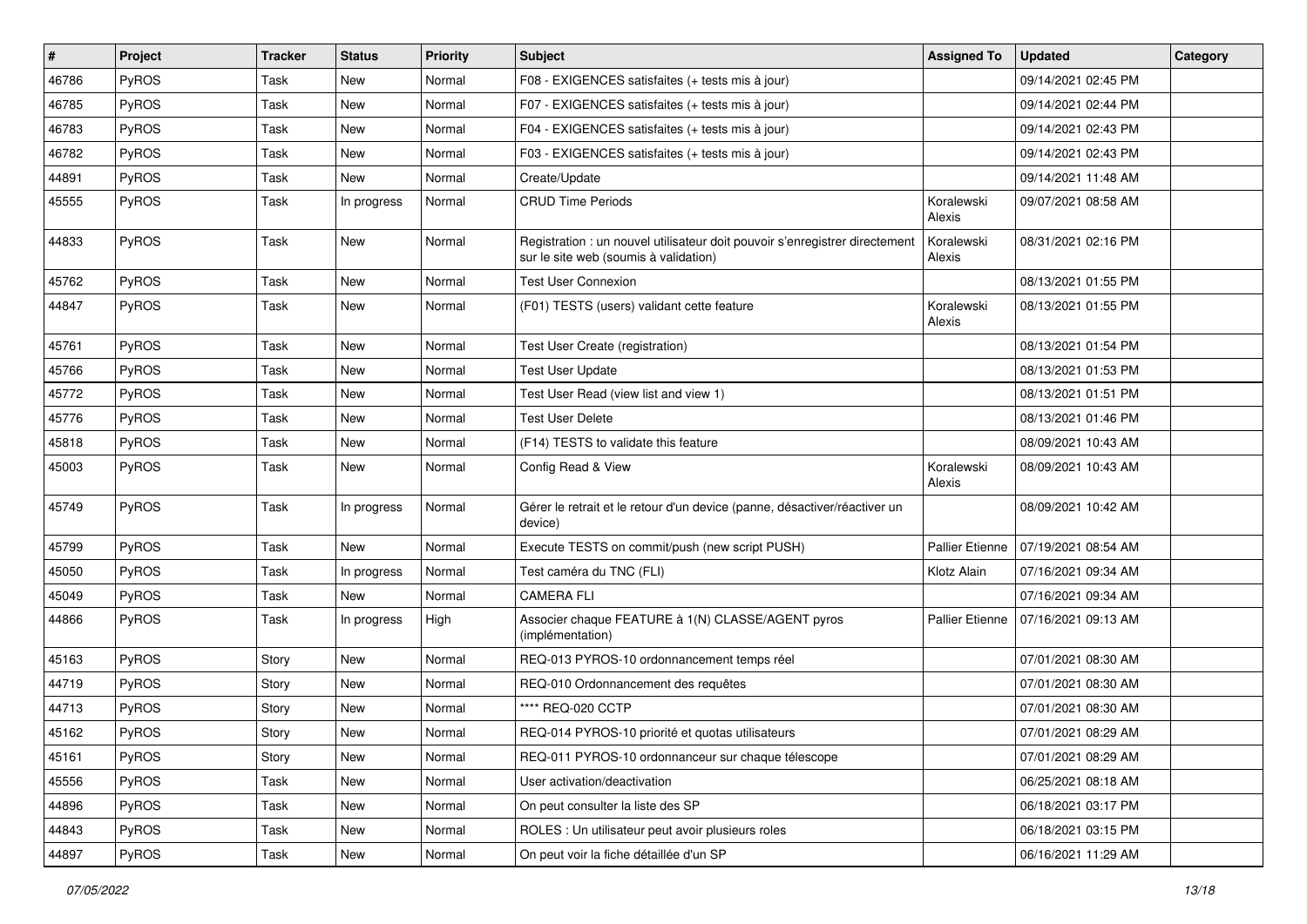| #     | Project      | <b>Tracker</b> | <b>Status</b> | <b>Priority</b> | Subject                                                                                                                 | <b>Assigned To</b>     | <b>Updated</b>      | Category |
|-------|--------------|----------------|---------------|-----------------|-------------------------------------------------------------------------------------------------------------------------|------------------------|---------------------|----------|
| 44894 | PyROS        | Task           | New           | Normal          | Un Observer peut créer un nouveau Proposal (SP) pour une Période<br>spécifique future                                   |                        | 06/16/2021 11:28 AM |          |
| 44716 | PyROS        | Story          | <b>New</b>    | Normal          | **** REQ-071 AJOUT OSMOSE                                                                                               |                        | 06/14/2021 01:19 PM |          |
| 44715 | PyROS        | Story          | New           | Normal          | **** REQ-065 AJOUT UPGRADE                                                                                              |                        | 06/14/2021 01:19 PM |          |
| 44718 | PyROS        | Story          | <b>New</b>    | Normal          | **** REQ-025 AJOUT TNC                                                                                                  |                        | 06/14/2021 01:19 PM |          |
| 44717 | <b>PyROS</b> | Story          | New           | Normal          | **** REQ-022 TAROT NC                                                                                                   |                        | 06/14/2021 01:19 PM |          |
| 45452 | PyROS        | Story          | New           | Normal          | *** REQ-0XX REQUIREMENTS FROM CNES (PR)                                                                                 |                        | 06/14/2021 01:17 PM |          |
| 44812 | <b>PyROS</b> | Story          | New           | Normal          | *** REQ-200 FOR TAROT NETWORK INTEGRATION                                                                               |                        | 06/14/2021 01:13 PM |          |
| 44369 | PyROS        | Task           | In progress   | Normal          | clean gdoc technique                                                                                                    | <b>Pallier Etienne</b> | 06/09/2021 01:09 PM |          |
| 44969 | PyROS        | Task           | New           | Normal          | (F07) AUTHORIZATIONS for this feature (who can do what) :<br>documentation & implementation                             |                        | 06/08/2021 08:21 AM |          |
| 44987 | PyROS        | Task           | <b>New</b>    | Normal          | (F08) AUTHORIZATIONS for this feature (who can do what) :<br>documentation & implementation                             |                        | 06/08/2021 08:20 AM |          |
| 45291 | PyROS        | Task           | New           | Normal          | (F10) AUTHORIZATIONS for this feature (who can do what) :<br>documentation & implementation                             |                        | 06/08/2021 08:19 AM |          |
| 45346 | PyROS        | Task           | New           | Normal          | (F10) ENTITIES - Initial data (fixture)                                                                                 |                        | 06/03/2021 09:17 AM |          |
| 45290 | <b>PyROS</b> | Task           | <b>New</b>    | Normal          | (F10) ENTITIES - definition & implementation                                                                            |                        | 06/03/2021 09:17 AM |          |
| 45295 | PyROS        | Task           | New           | Normal          | Create DARK files (acquisition)                                                                                         |                        | 05/27/2021 11:22 AM |          |
| 45294 | <b>PyROS</b> | Task           | <b>New</b>    | Normal          | Create BIAS files (acquisition)                                                                                         |                        | 05/27/2021 11:22 AM |          |
| 45293 | PyROS        | Task           | New           | Normal          | Create FLAT files (acquisition)                                                                                         |                        | 05/27/2021 11:21 AM |          |
| 45292 | PyROS        | Task           | New           | Normal          | (F10) TESTS to validate this feature                                                                                    |                        | 05/27/2021 11:11 AM |          |
| 44813 | <b>PyROS</b> | Story          | New           | Normal          | REQ-123 Architecture extensible et Extensions privatisables                                                             |                        | 05/12/2021 12:21 PM |          |
| 45195 | PyROS        | Story          | New           | Normal          | REQ-122 Page information état agent                                                                                     |                        | 05/12/2021 12:18 PM |          |
| 45194 | PyROS        | Story          | New           | Normal          | REQ-121 Limiter le nombre d'essais de connexion d'un utilisateur                                                        |                        | 05/12/2021 12:17 PM |          |
| 45193 | PyROS        | Story          | New           | Normal          | REQ-120 Pages web dédiées pour gérer différents besoins                                                                 |                        | 05/12/2021 12:17 PM |          |
| 45192 | PyROS        | Story          | <b>New</b>    | Normal          | REQ-119 Analyse images : le service de traitement d'images doit être<br>interopérable (à distance, par service externe) |                        | 05/12/2021 12:17 PM |          |
| 45191 | PyROS        | Story          | <b>New</b>    | Normal          | REQ-118 Avoir un obturateur sur les caméras (Utile pour faire les Dark)                                                 |                        | 05/12/2021 12:16 PM |          |
| 45190 | PyROS        | Story          | <b>New</b>    | Normal          | REQ-117 Calibration : génération des images de calibration en fonction<br>du temps (DBF) (Dark dépend du temps pose)    |                        | 05/12/2021 12:16 PM |          |
| 45189 | PyROS        | Story          | New           | Normal          | REQ-116 Calibration astro: trouver une solution quand l'image est<br>distendue (distortion)                             |                        | 05/12/2021 12:16 PM |          |
| 45188 | PyROS        | Story          | New           | Normal          | REQ-115 Calibration : traiter efficacement les fichiers de calibration DBF<br>(dark, bias, flat)                        |                        | 05/12/2021 12:15 PM |          |
| 45187 | PyROS        | Story          | New           | Normal          | REQ-114 Planification des séquences : Equité                                                                            |                        | 05/12/2021 12:15 PM |          |
| 45186 | PyROS        | Story          | New           | Normal          | REQ-113 Planification des séquences : Efficacité, efficience                                                            |                        | 05/12/2021 12:15 PM |          |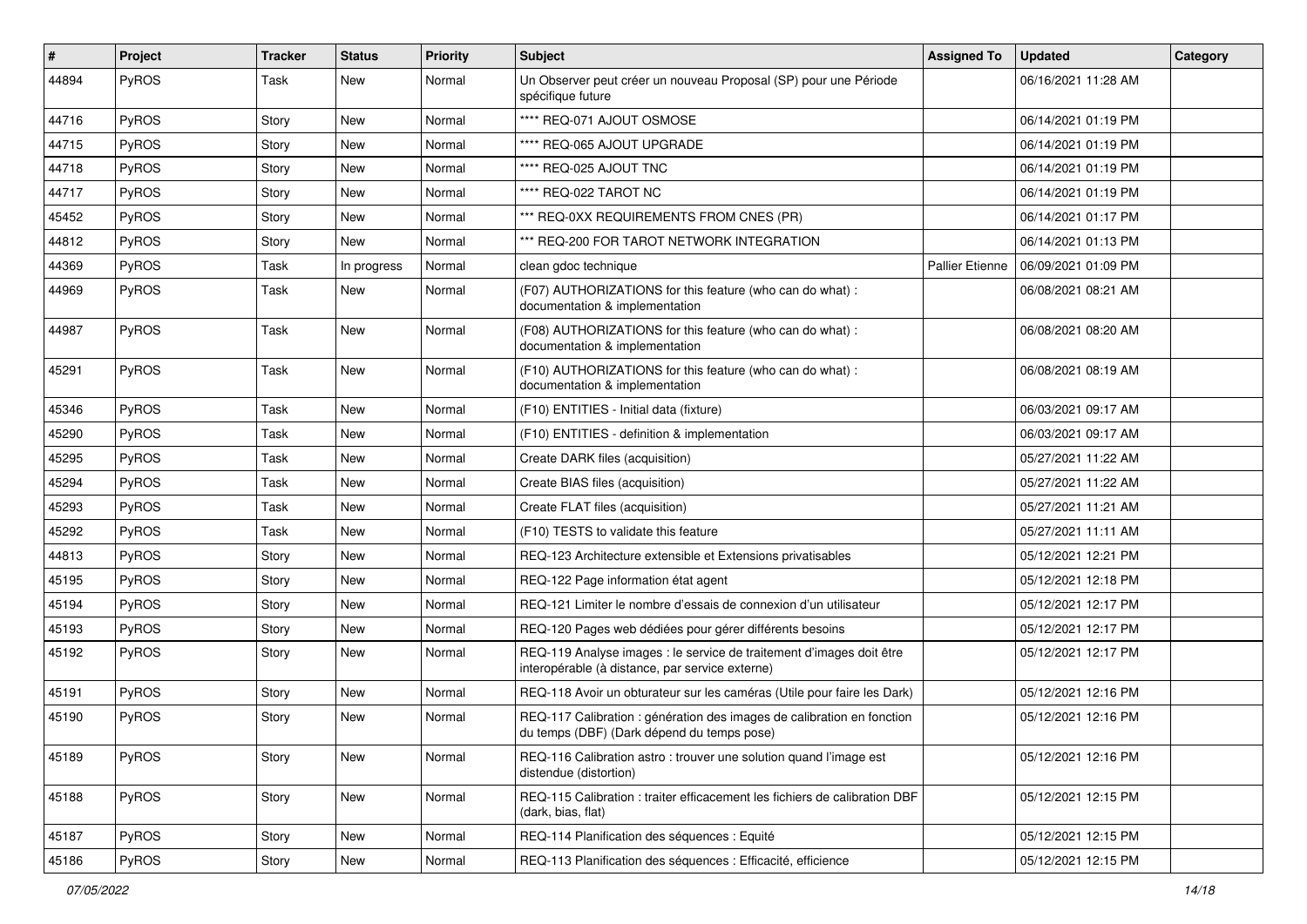| $\sharp$ | Project | Tracker | <b>Status</b> | <b>Priority</b> | Subject                                                                                                          | <b>Assigned To</b> | <b>Updated</b>      | Category |
|----------|---------|---------|---------------|-----------------|------------------------------------------------------------------------------------------------------------------|--------------------|---------------------|----------|
| 45185    | PyROS   | Story   | <b>New</b>    | Normal          | REQ-112 Planification des séquences : Flexibilité                                                                |                    | 05/12/2021 12:14 PM |          |
| 45182    | PyROS   | Story   | New           | Normal          | REQ-109 Afficher infos utiles sur les requetes/séquences                                                         |                    | 05/12/2021 12:13 PM |          |
| 45180    | PyROS   | Story   | New           | Normal          | REQ-107 Suivi complet d'une requête, depuis son dépot, jusqu'à son<br>exécution, en passant par sa planification |                    | 05/12/2021 12:12 PM |          |
| 45179    | PyROS   | Story   | New           | Normal          | REQ-106 Requete appartient à un SP (lié à un PI qui est lié à des<br>users)                                      |                    | 05/12/2021 12:12 PM |          |
| 45178    | PyROS   | Story   | New           | Normal          | REQ-105 Pouvoir enlever une séquence (scène) déposée pour en<br>déposer une autre                                |                    | 05/12/2021 12:11 PM |          |
| 45177    | PyROS   | Story   | New           | Normal          | REQ-104 Rôles utilisateurs (profils)                                                                             |                    | 05/12/2021 12:11 PM |          |
| 45176    | PyROS   | Story   | New           | Normal          | REQ-103 Connexion unique pour accéder à tous les services, si<br>possible via annuaire LDAP                      |                    | 05/12/2021 12:10 PM |          |
| 45174    | PyROS   | Story   | New           | Normal          | REQ-213 Sauvegarde temporaire des images brutes pour opérations de<br>maintenance                                |                    | 05/12/2021 12:01 PM |          |
| 45173    | PyROS   | Story   | New           | Normal          | REQ-212 Espace privé pour extensions et déploiement sans git                                                     |                    | 05/12/2021 12:00 PM |          |
| 45172    | PyROS   | Story   | New           | Normal          | REQ-211 Allsky scan                                                                                              |                    | 05/12/2021 11:58 AM |          |
| 45171    | PyROS   | Story   | New           | Normal          | REQ-210 Affichage contenu BD                                                                                     |                    | 05/12/2021 11:58 AM |          |
| 45170    | PyROS   | Story   | New           | Normal          | REQ-209 Lecture des logs                                                                                         |                    | 05/12/2021 11:58 AM |          |
| 45169    | PyROS   | Story   | New           | Normal          | REQ-208 Lecture et téléchargement des images                                                                     |                    | 05/12/2021 11:57 AM |          |
| 45168    | PyROS   | Story   | New           | Normal          | REQ-207 Rapports de synthèse, outils de monitoring                                                               |                    | 05/12/2021 11:57 AM |          |
| 45167    | PyROS   | Story   | New           | Normal          | REQ-206 Espace mutualisé (comme CADOR)                                                                           |                    | 05/12/2021 11:57 AM |          |
| 45166    | PyROS   | Story   | New           | Normal          | REQ-205 Bandeau en haut de pages pour messages d'info ou<br>avertissement                                        |                    | 05/12/2021 11:56 AM |          |
| 45165    | PyROS   | Story   | New           | Normal          | REQ-204 Architecture site, différents espaces selon les roles                                                    |                    | 05/12/2021 11:56 AM |          |
| 45164    | PyROS   | Story   | New           | Normal          | REQ-203 GUI multilingue (choix de la langue)                                                                     |                    | 05/12/2021 11:55 AM |          |
| 44816    | PyROS   | Story   | New           | Normal          | REQ-201 Définir une esthétique Tarot                                                                             |                    | 05/12/2021 11:53 AM |          |
| 45157    | PyROS   | Story   | New           | Normal          | REQ-002 Déclenchement des jobs sur déclenchement au lieu de<br>scrutation                                        |                    | 05/12/2021 11:46 AM |          |
| 45156    | PyROS   | Story   | New           | Normal          | REQ-004 POC GTRS et websocket                                                                                    |                    | 05/12/2021 11:45 AM |          |
| 45116    | PyROS   | Story   | New           | Normal          | REQ-039 SURETE_160 Sauvegarde des pannes                                                                         |                    | 05/12/2021 10:56 AM |          |
| 45115    | PyROS   | Story   | New           | Normal          | REQ-035 SURETE_130 Maintenance à distance                                                                        |                    | 05/12/2021 10:56 AM |          |
| 45117    | PyROS   | Story   | <b>New</b>    | Normal          | REQ-019 Mise à disposition des images et mesures                                                                 |                    | 05/12/2021 10:55 AM |          |
| 45120    | PyROS   | Story   | New           | Normal          | REQ-017 Information sur les requêtes soumises par l'utilisateur                                                  |                    | 05/12/2021 10:55 AM |          |
| 45118    | PyROS   | Story   | New           | Normal          | REQ-016 informations sur les composants de l'observatoire                                                        |                    | 05/12/2021 10:55 AM |          |
| 45121    | PyROS   | Story   | New           | Normal          | REQ-009 requêtes de calibration                                                                                  |                    | 05/12/2021 10:54 AM |          |
| 45119    | PyROS   | Story   | New           | Normal          | REQ-008 requêtes SST flexibles                                                                                   |                    | 05/12/2021 10:54 AM |          |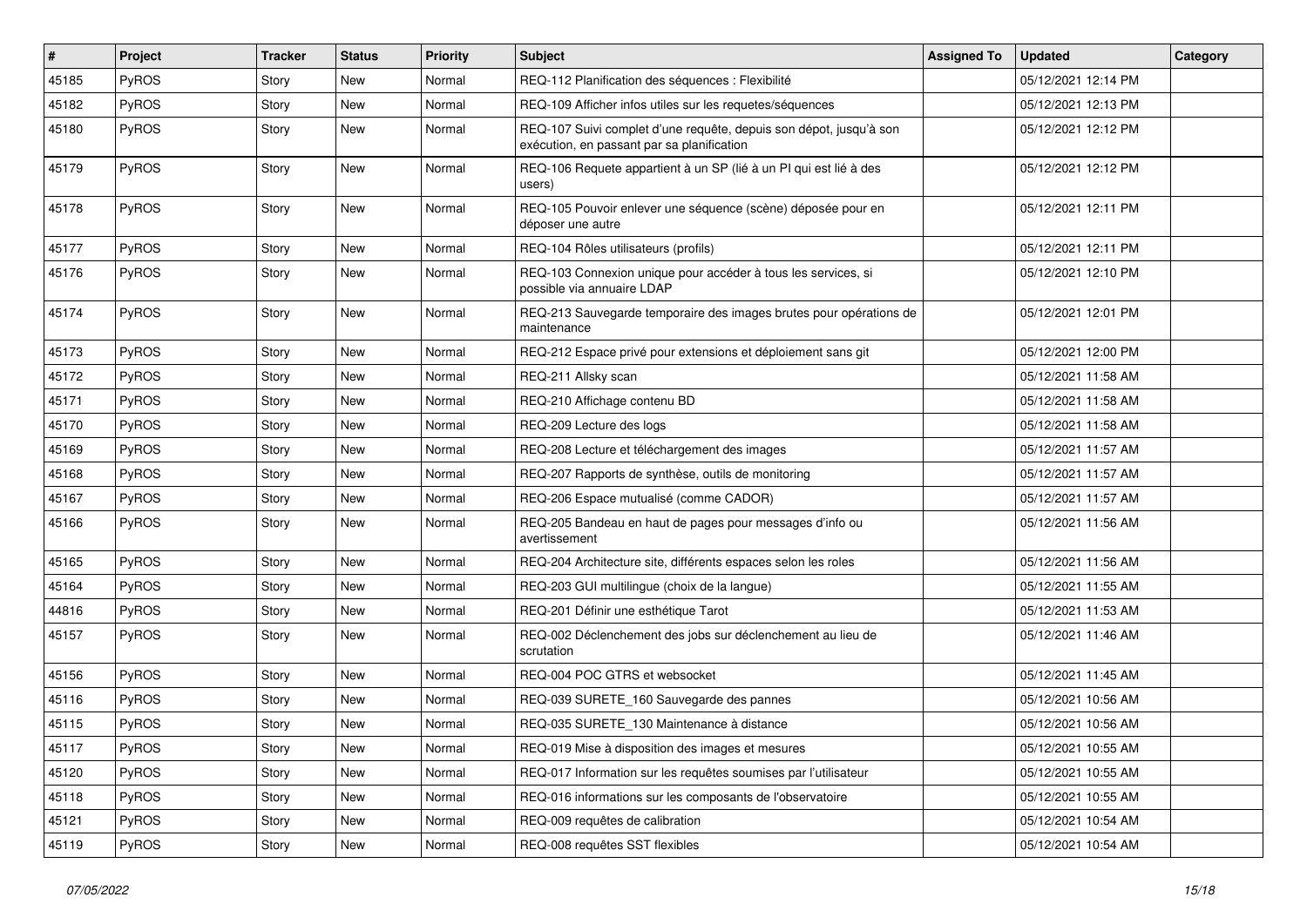| #     | Project | <b>Tracker</b> | <b>Status</b> | <b>Priority</b> | <b>Subject</b>                                                             | <b>Assigned To</b> | <b>Updated</b>      | Category |
|-------|---------|----------------|---------------|-----------------|----------------------------------------------------------------------------|--------------------|---------------------|----------|
| 45160 | PyROS   | Story          | New           | Normal          | REQ-012 PYROS-10 limiter les temps morts entre requêtes                    |                    | 05/12/2021 10:47 AM |          |
| 45159 | PyROS   | Story          | <b>New</b>    | Normal          | REQ-003 Interface avec les données CNRS de manière authentifiée            |                    | 05/12/2021 10:46 AM |          |
| 45158 | PyROS   | Story          | New           | Normal          | REQ-006 Notification de changement d'état d'une requête                    |                    | 05/12/2021 10:45 AM |          |
| 45155 | PyROS   | Story          | New           | Normal          | REQ-001 planification de tâches récurrentes                                |                    | 05/12/2021 10:44 AM |          |
| 45152 | PyROS   | Story          | New           | Normal          | REQ-068 ACCEPT_010 Plan de validation et d'essai                           |                    | 05/12/2021 10:42 AM |          |
| 45151 | PyROS   | Story          | New           | Normal          | REQ-069 Plan de validation et d'essai                                      |                    | 05/12/2021 10:42 AM |          |
| 45150 | PyROS   | Story          | New           | Normal          | REQ-066 QUALIF_030 Exigence                                                |                    | 05/12/2021 10:41 AM |          |
| 45149 | PyROS   | Story          | New           | Normal          | REQ-067 Qualification des exigences                                        |                    | 05/12/2021 10:41 AM |          |
| 45148 | PyROS   | Story          | New           | Normal          | REQ-063 Qualification opérationnelle                                       |                    | 05/12/2021 10:40 AM |          |
| 45147 | PyROS   | Story          | New           | Normal          | REQ-059 Qualification technique                                            |                    | 05/12/2021 10:40 AM |          |
| 45146 | PyROS   | Story          | New           | Normal          | REQ-064 Déploiement                                                        |                    | 05/12/2021 10:39 AM |          |
| 45145 | PyROS   | Story          | New           | Normal          | REQ-062 QUALIF_020 Qualification opérationnelle                            |                    | 05/12/2021 10:39 AM |          |
| 45144 | PyROS   | Story          | New           | Normal          | REQ-060 JUSTIF_010 Justification de la définition                          |                    | 05/12/2021 10:38 AM |          |
| 45143 | PyROS   | Story          | New           | Normal          | REQ-061 Justification de la définition                                     |                    | 05/12/2021 10:37 AM |          |
| 45142 | PyROS   | Story          | New           | Normal          | REQ-058 QUALIF_010 Qualification technique                                 |                    | 05/12/2021 10:37 AM |          |
| 45141 | PyROS   | Story          | New           | Normal          | REQ-056 INTERFACE_010 Interfaçage avec PyROS                               |                    | 05/12/2021 10:36 AM |          |
| 45140 | PyROS   | Story          | New           | Normal          | REQ-057 Interfaçage avec TAROT NC                                          |                    | 05/12/2021 10:36 AM |          |
| 45139 | PyROS   | Story          | New           | Normal          | REQ-054 Documentation et Formation                                         |                    | 05/12/2021 10:35 AM |          |
| 45138 | PyROS   | Story          | New           | Normal          | REQ-055 ERGO 040 Documentation                                             |                    | 05/12/2021 10:35 AM |          |
| 45137 | PyROS   | Story          | <b>New</b>    | Normal          | REQ-053 ERGO_030 Formation                                                 |                    | 05/12/2021 10:35 AM |          |
| 45136 | PyROS   | Story          | New           | Normal          | REQ-052 ERGO_020 Operabilité                                               |                    | 05/12/2021 10:34 AM |          |
| 45134 | PyROS   | Story          | New           | Normal          | REQ-043 SURETE_180 Sécurité des personnes : lumière                        |                    | 05/12/2021 10:33 AM |          |
| 45133 | PyROS   | Story          | New           | Normal          | REQ-042 SURETE_170 Sécurité des personnes : système d'arrêt<br>automatique |                    | 05/12/2021 10:33 AM |          |
| 45132 | PyROS   | Story          | New           | Normal          | REQ-031 SURETE_040 Automatisation du bâtiment                              |                    | 05/12/2021 10:32 AM |          |
| 45127 | PyROS   | Story          | New           | Normal          | REQ-044 SURETE_190 Sécurité des personnes : système d'arrêt<br>d'urgence   |                    | 05/12/2021 10:30 AM |          |
| 45125 | PyROS   | Story          | New           | Normal          | REQ-041 information sur les composants (ajout)                             |                    | 05/12/2021 10:29 AM |          |
| 45124 | PyROS   | Story          | New           | Normal          | REQ-038 focalisation, alignement,                                          |                    | 05/12/2021 10:29 AM |          |
| 45123 | PyROS   | Story          | New           | Normal          | REQ-036 logiciel pour la maintenance à distance                            |                    | 05/12/2021 10:28 AM |          |
| 45122 | PyROS   | Story          | New           | Normal          | REQ-032 automatisation du bâtiment et du télescope                         |                    | 05/12/2021 10:27 AM |          |
| 45114 | PyROS   | Story          | New           | Normal          | REQ-021 FONC 020 Saut en déclinaison entre chaque image                    |                    | 05/12/2021 10:15 AM |          |
| 45113 | PyROS   | Story          | New           | Normal          | REQ-024 FONC_080 Directions et trajectoires accessibles                    |                    | 05/12/2021 10:11 AM |          |
| 45112 | PyROS   | Story          | New           | Normal          | REQ-023 FONC_030 Délai de reprogrammation                                  |                    | 05/12/2021 10:00 AM |          |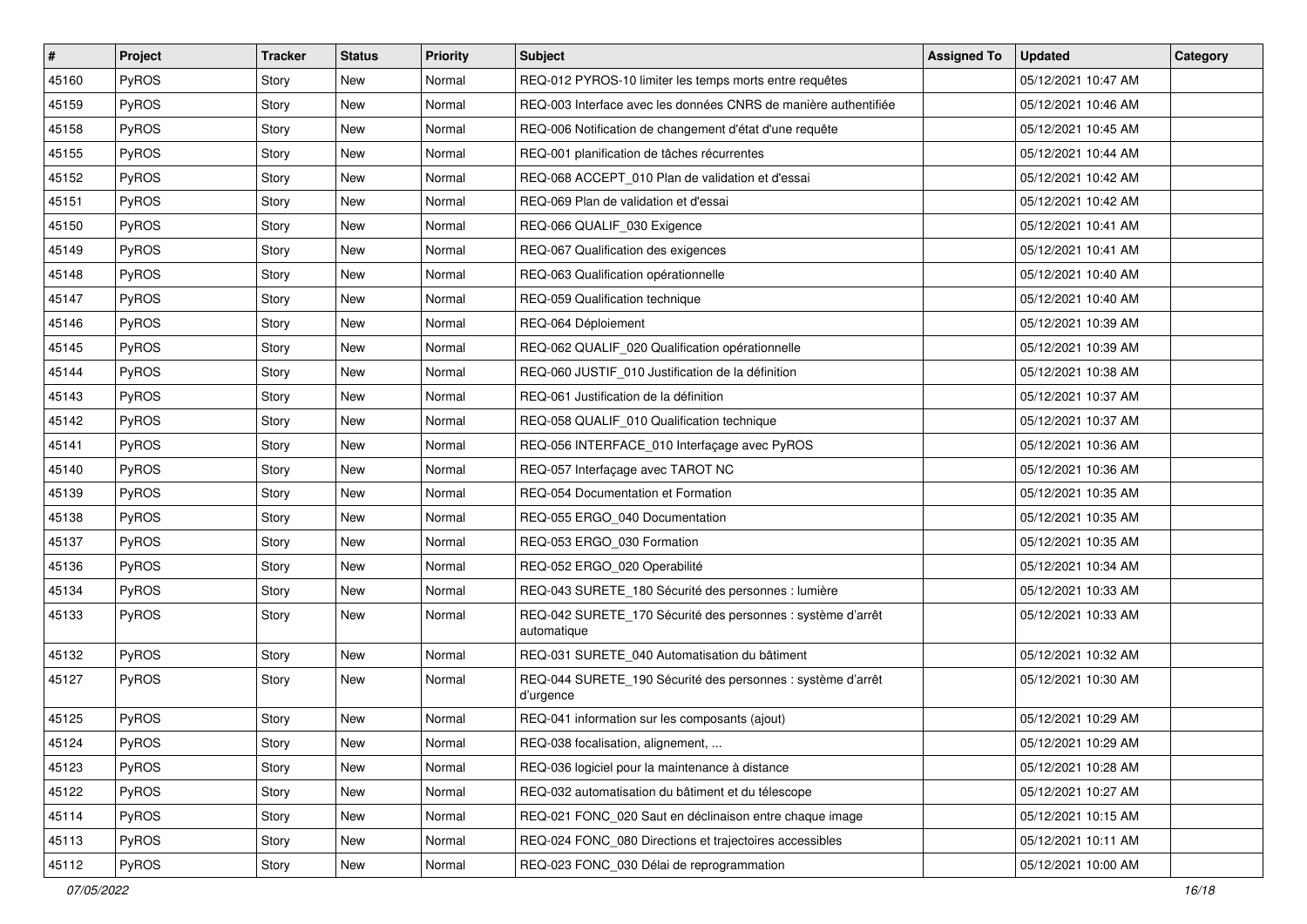| $\#$  | Project      | <b>Tracker</b> | <b>Status</b> | <b>Priority</b> | <b>Subject</b>                                                                                                                                 | <b>Assigned To</b>        | <b>Updated</b>      | Category |
|-------|--------------|----------------|---------------|-----------------|------------------------------------------------------------------------------------------------------------------------------------------------|---------------------------|---------------------|----------|
| 45097 | <b>PyROS</b> | Story          | New           | Normal          | REQ-028 FONC_180 Métadonnées pour les poursuites LEO<br>(optionnelle)                                                                          |                           | 05/11/2021 04:45 PM |          |
| 45102 | <b>PyROS</b> | Story          | New           | Normal          | REQ-029 Métadonnées des images                                                                                                                 |                           | 05/11/2021 04:44 PM |          |
| 45096 | <b>PyROS</b> | Story          | New           | Normal          | REQ-027 FONC 170 Métadonnées                                                                                                                   |                           | 05/11/2021 04:44 PM |          |
| 45100 | PyROS        | Story          | New           | Normal          | REQ-026 Plage d'angles horaires et ligne d'horizon                                                                                             |                           | 05/11/2021 04:38 PM |          |
| 45099 | <b>PyROS</b> | Story          | New           | Normal          | REQ-037 SURETE 140 Vérification du fonctionnement du télescope :<br>calibration                                                                |                           | 05/11/2021 04:35 PM |          |
| 45098 | <b>PyROS</b> | Story          | New           | Normal          | REQ-030 SURETE_30 Répartition des nuits                                                                                                        |                           | 05/11/2021 04:27 PM |          |
| 45095 | <b>PyROS</b> | Story          | New           | Normal          | REQ-018 Cloisonnement des données                                                                                                              |                           | 05/11/2021 04:17 PM |          |
| 44815 | <b>PyROS</b> | Story          | New           | Normal          | REQ-015 Ajustement dynamique des quotas utilisateurs                                                                                           |                           | 05/11/2021 04:11 PM |          |
| 44817 | <b>PyROS</b> | Story          | New           | Normal          | REQ-202 Deux types de connexion utilisateurs (LDAP ou sans)                                                                                    |                           | 05/11/2021 03:43 PM |          |
| 44867 | <b>PyROS</b> | Task           | New           | High            | Mettre les TASKS dans la version v0.1 prévue pour juin, dans doc-specs  <br>et dans redmine (puis planifier aussi les autres versions futures) | <b>Pallier Etienne</b>    | 05/06/2021 06:19 PM |          |
| 44363 | <b>PyROS</b> | Task           | In progress   | High            | ODJ & CR Réunions                                                                                                                              | <b>Pallier Etienne</b>    | 05/06/2021 06:18 PM |          |
| 44367 | <b>PyROS</b> | Task           | In progress   | Normal          | Ajouter membres dans gitlab (IRAP + $CNES$ ?)                                                                                                  | <b>Pallier Etienne</b>    | 05/06/2021 06:13 PM |          |
| 45051 | <b>PyROS</b> | Task           | New           | Normal          | Implémenter le protocole Indi avec une classe DeviceControllerIndi                                                                             |                           | 05/06/2021 05:05 PM |          |
| 45000 | <b>PyROS</b> | Task           | New           | High            | Generic commands grammar description & management                                                                                              |                           | 05/06/2021 05:05 PM |          |
| 44334 | <b>PyROS</b> | Task           | In progress   | High            | (F08) Intégration protocole INDI                                                                                                               |                           | 05/06/2021 05:05 PM |          |
| 45041 | PyROS        | Task           | New           | Normal          | Pouvoir télécharger zip ou faire clone depuis gitlab sans se connecter                                                                         | <b>Pallier Etienne</b>    | 05/06/2021 04:05 PM |          |
| 44358 | <b>PyROS</b> | Task           | In progress   | Normal          | Gestion Kanban avec backlog (todo, doing, done), sprints                                                                                       | <b>Pallier Etienne</b>    | 05/06/2021 03:43 PM |          |
| 44370 | <b>PyROS</b> | Task           | In progress   | Normal          | Website vitrine projet : Site web pyros (style Cassis irap)                                                                                    | Pallier Etienne           | 05/06/2021 03:43 PM |          |
| 44344 | <b>PyROS</b> | Task           | In progress   | High            | Définir un style de codage (source et test)                                                                                                    | <b>Pallier Etienne</b>    | 05/06/2021 03:38 PM |          |
| 44361 | <b>PyROS</b> | Task           | In progress   | High            | Mettre à jour gitlab in2p3 et changer le remote de nous tous (remplace<br>irap)                                                                | <b>Pallier Etienne</b>    | 05/06/2021 03:37 PM |          |
| 44973 | <b>PyROS</b> | Task           | New           | Normal          | (F07) Scheduling Sequences according to priorities, quotas, observing<br>conditions, Seg parameters, Seg constraints                           |                           | 05/06/2021 02:59 PM |          |
| 45037 | <b>PyROS</b> | Task           | In progress   | Normal          | Algo description                                                                                                                               | Klotz Alain               | 05/06/2021 02:59 PM |          |
| 44354 | <b>PyROS</b> | Task           | In progress   | High            | Installer, tester, faire fonctionner, et comprendre ce protocole sur linux                                                                     | Klotz Alain               | 05/06/2021 02:47 PM |          |
| 45035 | <b>PyROS</b> | Task           | New           | Normal          | Resilience (failure tolerance)                                                                                                                 |                           | 05/06/2021 12:58 PM |          |
| 45034 | <b>PyROS</b> | Task           | New           | Normal          | Resilience (failure tolerance)                                                                                                                 |                           | 05/06/2021 12:58 PM |          |
| 44518 | IN2P3-Forge  | Bug            | In progress   | High            | find-user dialog much slower since migration                                                                                                   | <b>ROUET</b><br>Jean-René | 05/05/2021 02:28 PM |          |
| 44992 | PyROS        | Task           | New           | Normal          | Switch modes between Automatic and Manual mode                                                                                                 |                           | 05/04/2021 12:31 PM |          |
| 44991 | PyROS        | Task           | New           | Normal          | Execution                                                                                                                                      |                           | 05/04/2021 12:30 PM |          |